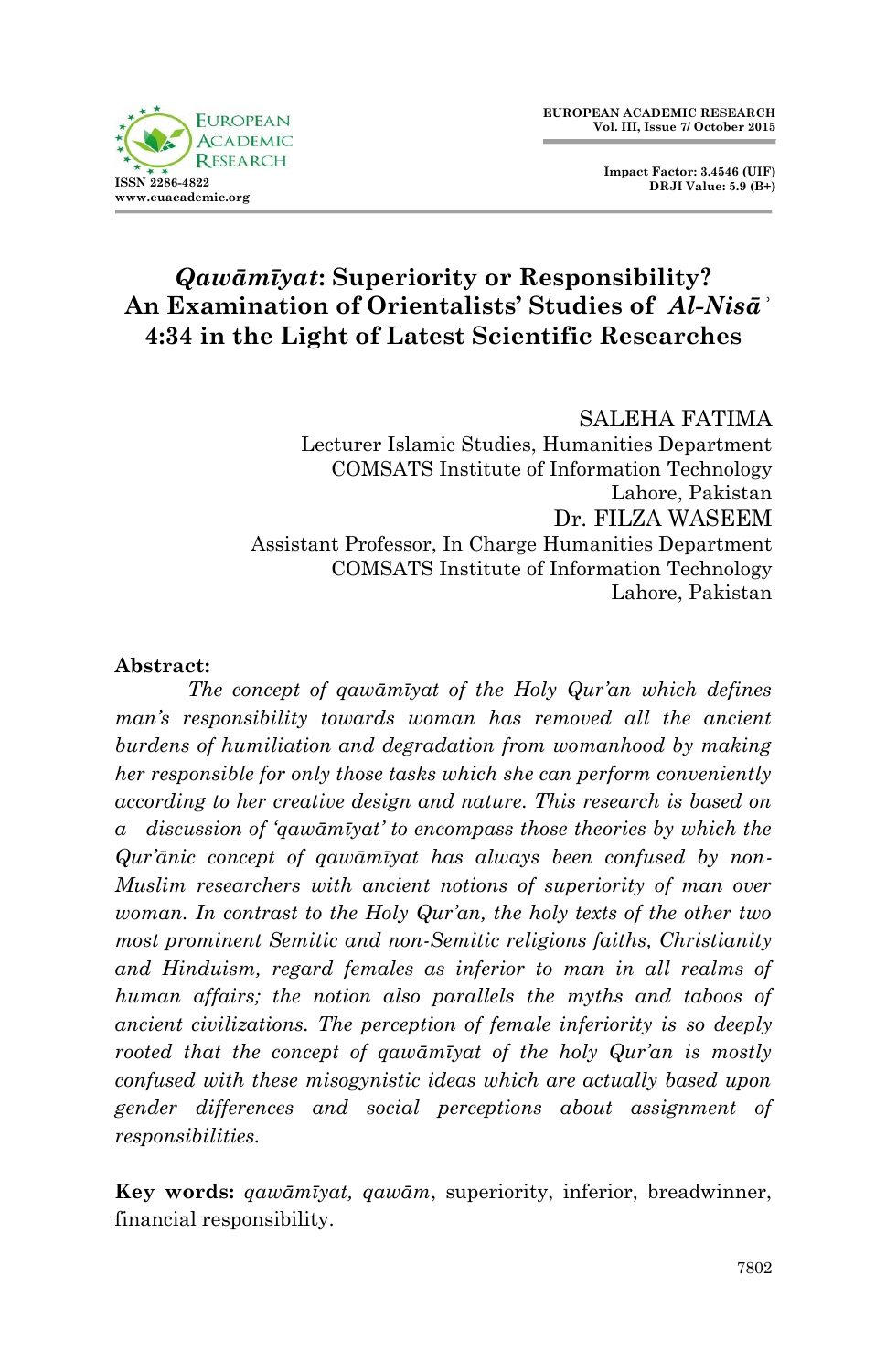#### **Introduction**

The holy word "*qawām*" used in *sūrah Al-Nisāʾ* 4:34 is so comprehensive in its meaning, usage, and communication that it cannot be translated and represented in a single word which could encompass the breadth and depth of its context. In this verse of the *sūrah*, men are given the financial responsibility of women. It is remarkable that the latest gender studies and scientific researches prove that men are endowed with natural physical and mental abilities by which they can perform better as breadwinners, whereas women are suited for the other indispensible field of action of human race which is to develop a useful and constructive generation for the bright future of humanity. So neither man nor woman are superior to one another but are given different responsibilities which are of equal importance. However the general perception, aided by Orientalism, (the movement which was properly initiated after crusades when a majority of prejudiced learned men started portraying Islam and Islamic culture in an inaccurate way to meet their imperialistic purposes. They were named as orientalists and their work was called orientalism.<sup>1</sup> ) is that Islam is a religion in which men are given more importance than women who are relegated to an inferior position. The texts from which the oriental perspectives about *Al-Nisāʾ* 4:34 have emerged, are based on previous texts which were parallel to the general social thought regarding man"s superiority over woman. These perspectives ignored her crucial role in building a society for which she was actually designed and created, and which have now been established by latest scientific studies.

# **Superiority of Man over Woman and Sacred Texts of World Religions:**

<sup>1</sup> Dr. Mustafa As-Sabai", *As-Sunnah Wa Makanatiha Fi Tashri Al-Islami* (Cordova: Maktab Dar-ul-Arba, 1961), 365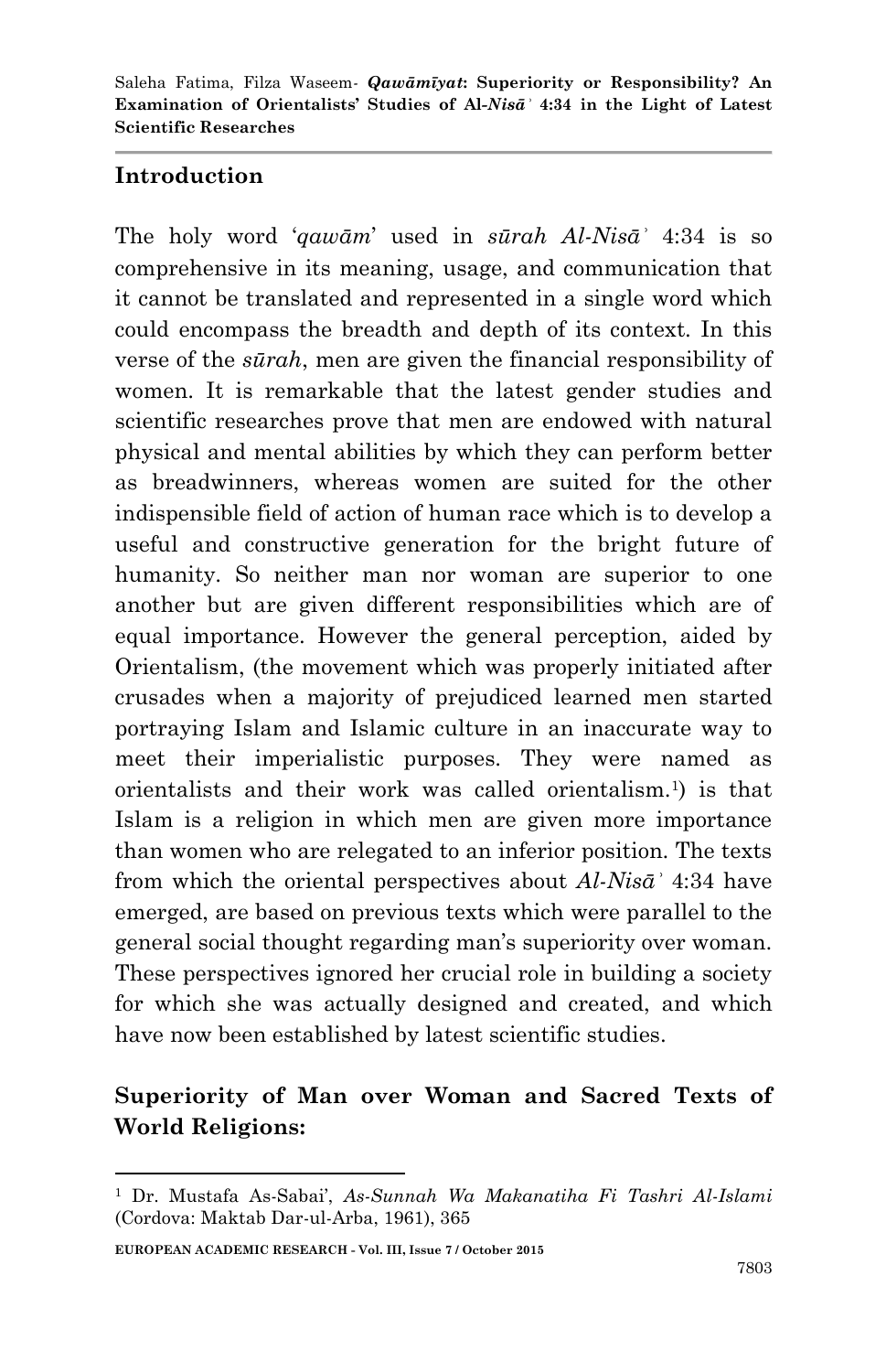All Muslims believe in the Divine books and their association with *Allāh* Almighty and the pious messengers. Indeed once these holy texts were the sources of guidance and the map to the straight path but because of human interference, and *tehrīf* now there are many verses in the New Testament which strengthen the *"woman is inferior to man"* notion, as in the following verses in which the husband is interpreted as a God for the wife whom she has to obey and fear:

> Wives, submit yourselves to your own husbands as you do to the Lord. For a husband is the head of his wife as Christ is the head of the church. He is the Savior of his body, the church. Now as the church submits to Christ, so also wives should submit to their husbands in everything.<sup>2</sup>

> Wives, submit yourselves to your husbands, as is appropriate for those who belong to the Lord.<sup>3</sup>

> To be self-controlled and pure, to be busy at home, to be kind, and to be subject to their husbands<sup>4</sup>

> However, each one of you also must love his wife as he loves himself, and the wife must fear her husband.<sup>5</sup>

Women are regarded as inferior in the religious realm as well, as they are dependent upon men even to get answers about religious teachings and rituals, because it is not considered appropriate that the feminine voice to be heard in the religious gathering:

> If there is anything they desire to learn, let them ask their husbands at home. For it is shameful for a woman to speak in church.<sup>6</sup>

In certain verses man is described plainly as the master of his wife:

-

<sup>2</sup> *New Testament*, Ephesians, 5:22-24

<sup>3</sup> *New Testament*, Colossians, 3:18

<sup>4</sup> *New Testament*, Titus, 2:5

<sup>5</sup> *New Testament*, Ephesians, 5:33

<sup>6</sup> *New Testament*, 1 Corinthians, 14:35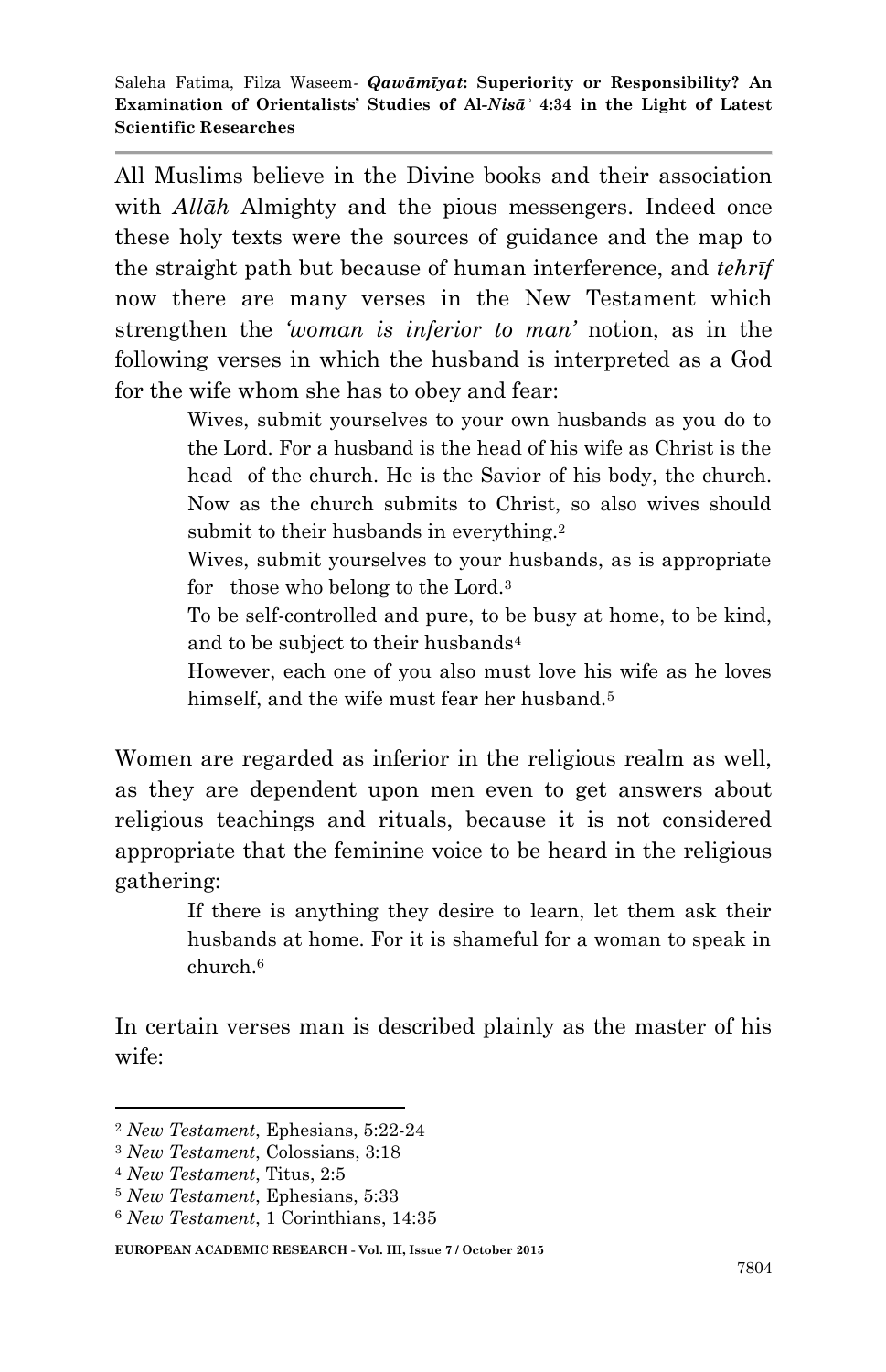But I want you to realize that the head of every man is Christ, and the head of the woman is man, and the head of Christ is God<sup>7</sup>

Wives, in the same way submit yourselves to your own husbands… For this is how the holy women who hoped in God used to adorn themselves, by submitting to their own husbands. Like Sarah, who obeyed Abraham and called him her lord<sup>8</sup>

According to the Testaments, it was woman who was deceived by *Iblīs* so naturally she lost her right to command her husband, and consequently it is her punishment to remain silent and obedient to her husband:

> A woman should learn in quietness and full submission. I do not permit a woman to teach or to assume authority over a man; she must be quiet. For Adam was first formed, then Eve. And Adam was not the one deceived; it was the woman who was deceived and became a sinner.<sup>9</sup>

The husband is held as the sole reason for feminine creation:

For man did not come from woman, but woman from man. And man was not made for woman, but woman was made for  $man.<sup>10</sup>$ 

This notion is also found in the sacred text of the world"s most ancient unrevealed religion, Hinduism. Man is endowed with absolute supremacy in both religious and conjugal departments, for example it is stated in the law-giving book of Hinduism *Dharam Shāstrā* or "The Laws of Manu" that women should be excluded from the sacred religious ceremony of *Agnīhūtrā*  (purification by fire):

**.** 

<sup>7</sup> Ibid, 11:3

<sup>8</sup> *New Testament*, 1 Peter, 3:1,5-6

<sup>9</sup> *New Testament*, 1 Timothy, 2:11-14

<sup>10</sup> *New Testament*, 1 Corinthians, 11:8-9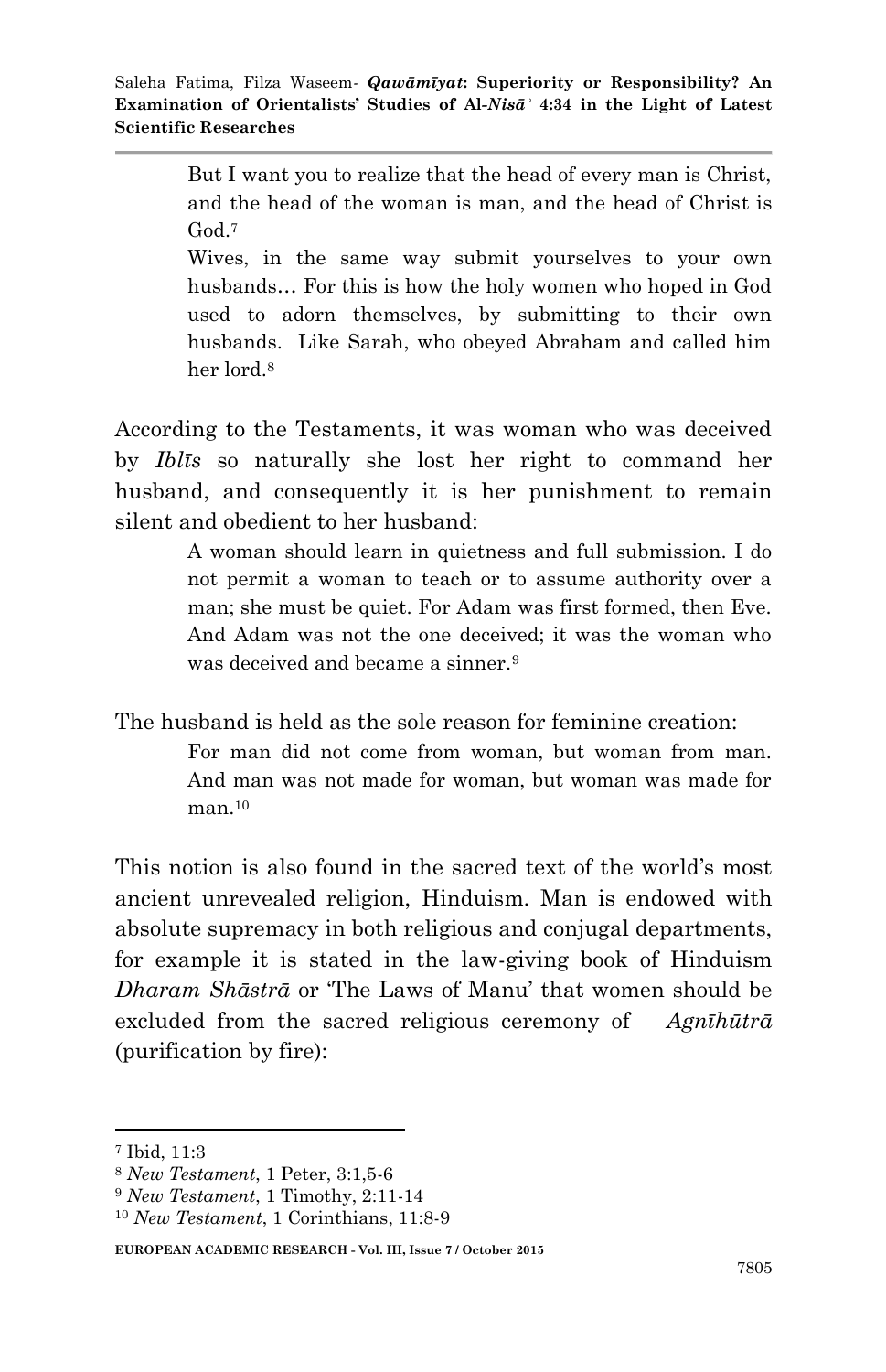Neither a girl, nor a (married) young woman, nor a man of little learning, nor a fool, nor a man in great suffering, nor one uninitiated, shall offer an Agnīhūtrā.<sup>11</sup>

Women are ordained to remain under the supervision of their husbands:

> Day and night woman must be kept in dependence by the males (of) their (families), and, if they attach themselves to sensual enjoyments, they must be kept under one's control. Her father protects (her) in childhood, her husband protects (her) in youth, and her sons protect (her) in old age; a woman is never fit for independence.<sup>12</sup>

Even if the wife earns from her own means it is the husband who is considered as the master of all her earnings and possessions:

> A wife, a son, and a slave, these three are declared to have no property; the wealth which they earn is (acquired) for him to whom they belong.<sup>13</sup>

Furthermore it is declared clearly that wife has to obey her husband even she finds any physical or moral defect in him as he is her *Patī Dīv:*

> Though destitute of virtue, or seeking pleasure (elsewhere), or devoid of good qualities, (yet) a husband must be constantly worshipped as a god by a faithful wife.<sup>14</sup>

So by a number of ways, whether it is the obligation for women to be submissive and subject to their husbands, or the injunction to fear them, religious dependence and inferiority, the notion of creation of woman for the pleasure of man, deprivation of productive resources etc. the inferiority of

<sup>11</sup> Man*ū*, *The Laws of Manū*, 11:36

<sup>12</sup> Ibid, 9:2,3

<sup>13</sup> Ibid, 8:416

<sup>14</sup>Ibid, 5:154

**EUROPEAN ACADEMIC RESEARCH - Vol. III, Issue 7 / October 2015**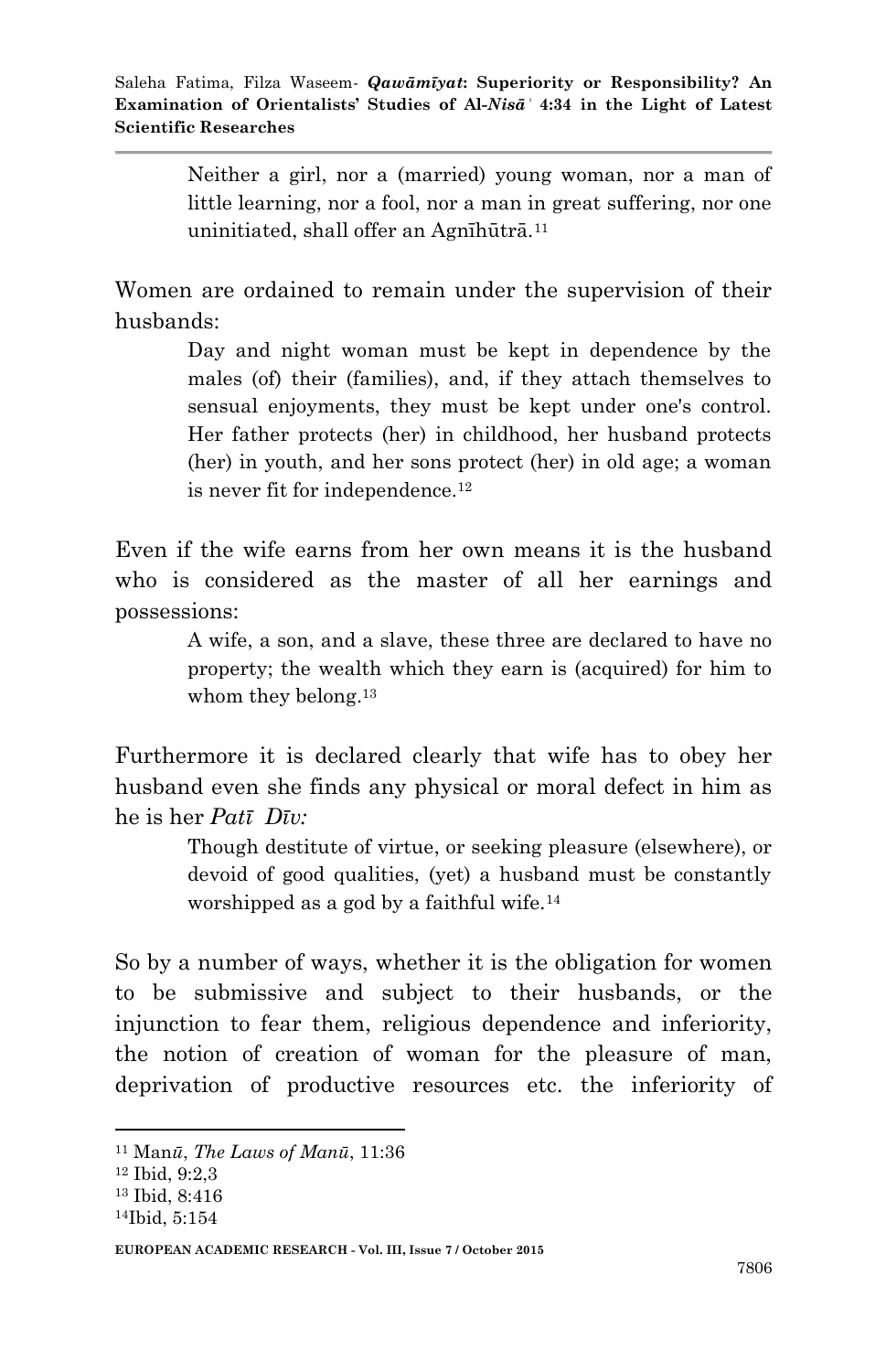womanhood and superiority of masculinity is mentioned frequently in the New Testament and *Dharam Shāstrā* .

#### *Qawāmīyat***: A Critical Analysis of Oriental Perspectives**

What is established in the sacred texts of world's most prominent religions, Christianity and Hinduism, is actually what should be called as "*superiority of man over woman"* but according to the Holy Qur"an man is neither the lord nor the master of woman but simply responsible for her maintenance. Because of their typical mind set and conservatism, Orientalists are however unable to perceive the loveliness and significance of this feminine favoring holy verse. Their shortsightedness depicts their anti-*Qur"ānic* argument which is a crystal clear proof of their confusion about the word **نَو ُ َّوام** As **قَ** 

Nigosian misinterpret it by saying:

Unquestionably, the Quran and the Hadith markedly improved the role and status of women relative to the pre-Islamic period, but on social and economic issue the Quran seemingly favored men [Q4:34].<sup>15</sup>

Ibn Waraq also misconstrues it by understanding it as absolute authority of man over woman:

> *And since it is the man who assumes financial responsibilities for the family, it is argued, it is natural that he should have total power over the woman. These same jurists, of course, totally neglect changing social conditions where a woman may contribute her salary to the up keep of her family—power over women remains a divine command and "natural" or "in the nature of things".<sup>16</sup>*

<sup>15</sup> S. A. Nigosian, *Islam: Its History, Teachings, and Practices*,( Indiana: Indiana University Press, 2004), 90

<sup>16</sup> Ibn Warraq, *Why I Am Not A Muslim*, (New York: Prometheus Books, 1995), 312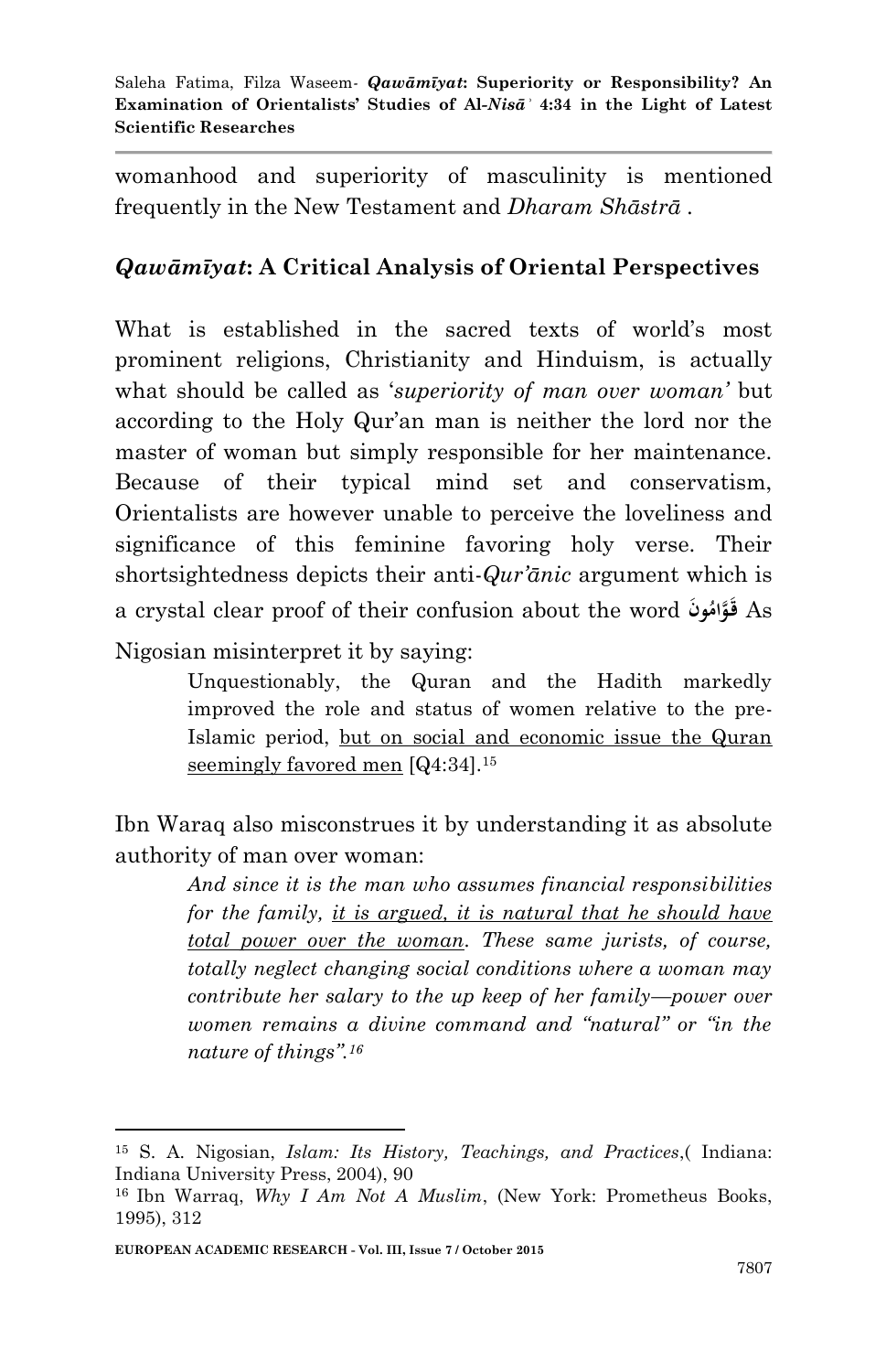According to Ruth M. Roded, the holy verse 4:34 is actually an injunction to establish the superiority of man over woman in Islam, although she admits the utility of *Qur"ānic* laws in favouring women:

> Gender relations are most succinctly expressed in a phrase that has been widely quoted throughout the centuries to support the superiority of man over woman.

Misapprehension can also be seen in Gibb"s conception:

The most striking example is to be found in his<sup> $\Pi$ </sup> legislation on divorce and family life. That his reforms enhanced the status of women in general by contrast with the anarchy of pre-Islamic Arabia is universally admitted. Yet the Koran explicitly maintains the superior right of the father and of the husband. 17

Such misunderstandings arise because critics misinterpret the basic word as in the given example, and relate it with some anti-women behavior like assertion of men"s authority over women, exclusion of women from authoritative positions, misogyny etc. As mentioned earlier, this dogma actually reflects the mindset which developed through centuries because of intense anti-women traditions which have been endorsed in the world"s most ancient and prominent civilizations and institutions, i.e. Chinese, Indian, and the Christian church. As Earnst says: "*disentangling the roles of the ethics of gender and patriarchal history is a task that now is being undertaken in every culture, even when it does not bear the name of feminism"*<sup>18</sup> *.* With respect to women, the partisan manner of *Qur'ānic* injunctions is so prominent that even critics who misunderstand the verse confess, from the context and common

<sup>1</sup> The Prophet Muhammad (P.B.U.H.)

<sup>17</sup> Hamilton A.R.Gibb, *Mohammedanism*, 2nd ed., (New York: Oxford University Press, 1955), 33, 34

<sup>18</sup>Carl W. Earnst, *Following Muhammad*,( London: The University of North Carolina Press, 2003), 143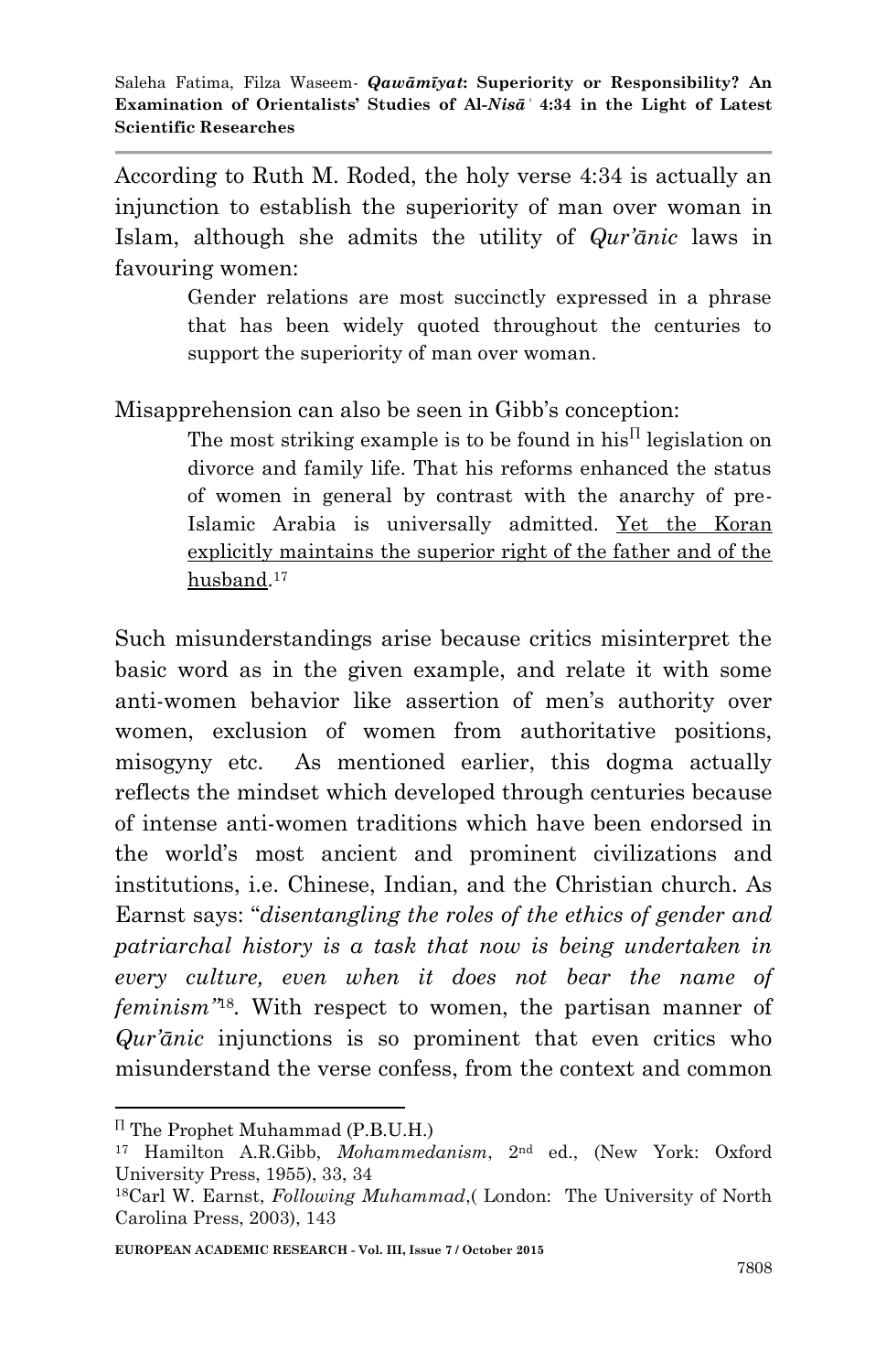mode of the Quran, that its commandments are overall in favor of women. After criticizing the verse Q2:228 in a usual oriental style, Gaudefroy finally admits:

> Law and custom give the husband absolute authority over his wife and children. But Qur"ānic law, very favorable to the wife, has given her a status which is, in some ways, more advantageous than that the bestowed by modern European law. Financially she retains her own separate estate; she remains mistress of her dowry and of any goods she may acquire by inheritance, by gift, or as omenthe fruit of her own labor.<sup>19</sup>

Sourdel admits that Islamic laws favour women, and blames traditions and trends of particular regions, rather than women related commandments of the Quran:

> …in the force of absolute authority exercised by the head of the family, the wife can scarcely profit from the advantages the Law confers upon her, unless she is able to succeed by virtue of her own personal qualities in making herself appreciated and listen to.<sup>20</sup>

By analyzing the oriental concepts in this respect, it can be concluded easily that the conception of *superiority of man* has been so entrenched in the unconscious of non-Muslims that they always confuse it with the *Qur"ānic* concept of *Qawāmīyat*. In fact it was Al-Qur"an which first challenged the deep rooted fable of *superiority of man over woman* and introduced the concept of *Qawāmīyat* which converted man"s superiority into responsibility for maintenance of women. This distinction between superiority and maintenance is inconceivable for Orientalists, because of the following two reasons:

<sup>18</sup>Maurice Gaudefroy Demombynes, *Muslim Institutions*, trans. John P. Macgregor, (London: George Allen & Unwin Ltd., 1961), 132

<sup>19</sup> Dominique Sourdel, *Islam*,(New York: Walker and Company, 1949), 68, 69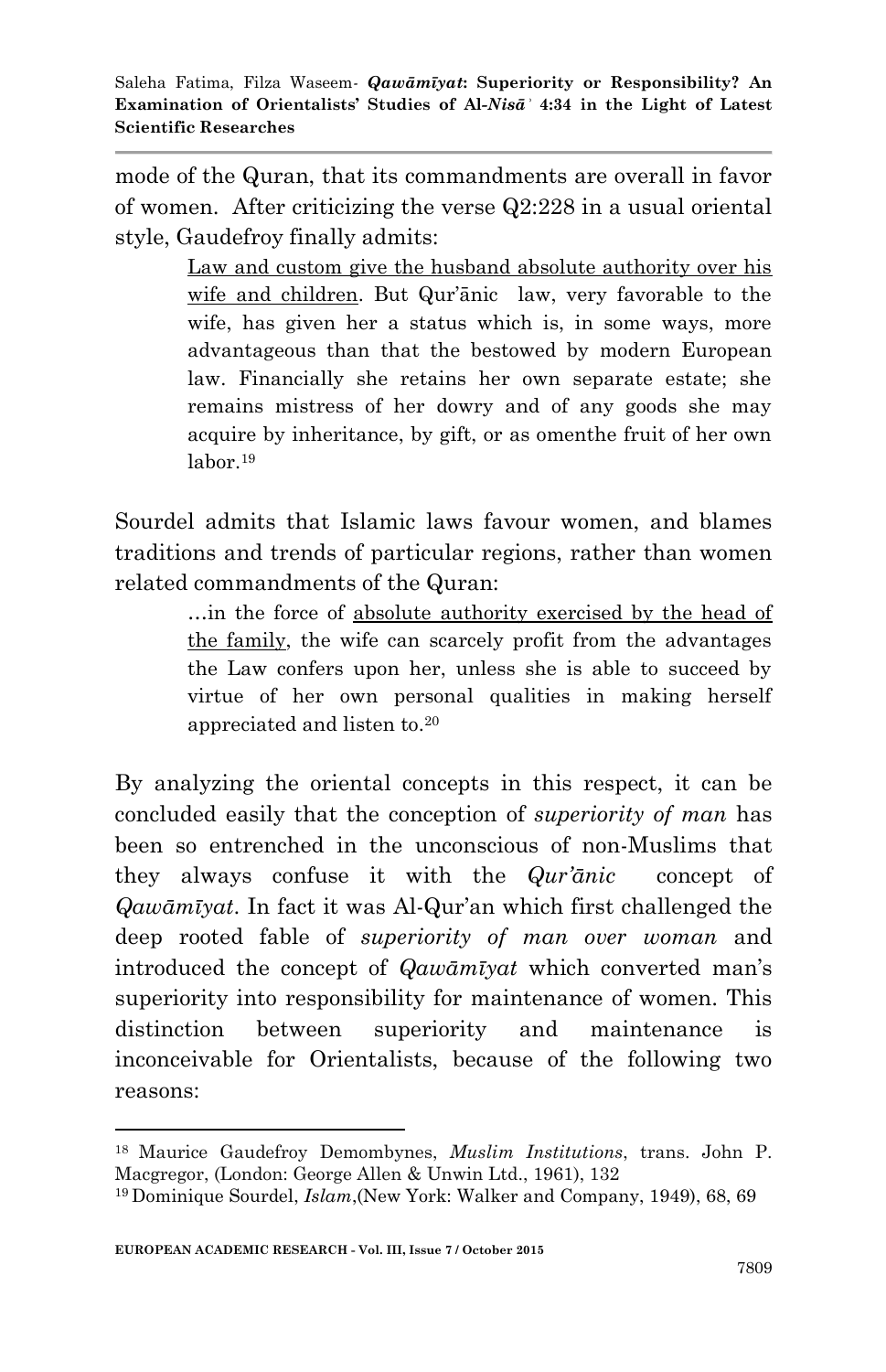- **i.** Lack of awareness of Arabic language leading to miscomprehension of the word **نَو ُ َّوام قَ**
- **ii.** The typical mind set of the West which is well cooked up by the "sacred texts" according to which woman is inferior in many respects as compare to man. But all these allegations are neutralized automatically when we compare the actual meanings of ( **نَ موُ واَّ (<sup>ق</sup> ََ َ** *Qawāmūn* **w**hich is the clear evidence that the seminal word itself is misunderstood by critics.

# $\bm{N}$ eaning & Significance of ( قَوَامُونَا **)**  $\bm{Qaw}$ āmūn

*Qawāmūn* is the plural form of *Qawām* derived from the root word *Qāma* meaning "he stood up", but when used with **(ب(***bi* or (علی**)**  $a l \bar{a}$ , carries the significance of maintaining, managing etc. For example *Qāma bil yatīm* (**ابليتيمَ قام** (means "he maintained the orphan" and *Qāma ʿalihā* (**عليهاَ قام** (means "he maintained the woman and managed her affairs" 21( **لون الرجال ِ تكّف ُ**  *alrijālu* , )**م أبُمور النساء** *mutakallifūna bi ʿumūri nisā* also means as her caretaker, custodian, guardian, keeper<sup>22</sup>, the word *Qawām* stands for a person who is responsible for the right conduct, safeguard and maintenance of the affairs of an individual, an institution or an organization<sup>23</sup>, thus, man is mentioned as protector and manager of the affairs of women.

*<sup>21</sup> Lis ā n-ul- ʿ Arab, s.v. "*قوم*"*

*<sup>22</sup> Al-Maūrid Al-Wasīt, 7th ed., s.v. "*قوام*"*

*<sup>23</sup> Pīr Muhammad Karam Shāh, Z īyāʾ -ul-Qur" ān, Vol.1, (Lahore:Zīyāʾ -ul-Qur" ān Publications 9 Al-Kar ī m Market Urdū Bāzār, 1402Hj.), 341; Abū"l-ʿAlāʾMaudūdī, TafhīmulQur"an, (Lahore:Islamic publications, 2000) vol. 1, p. 349.*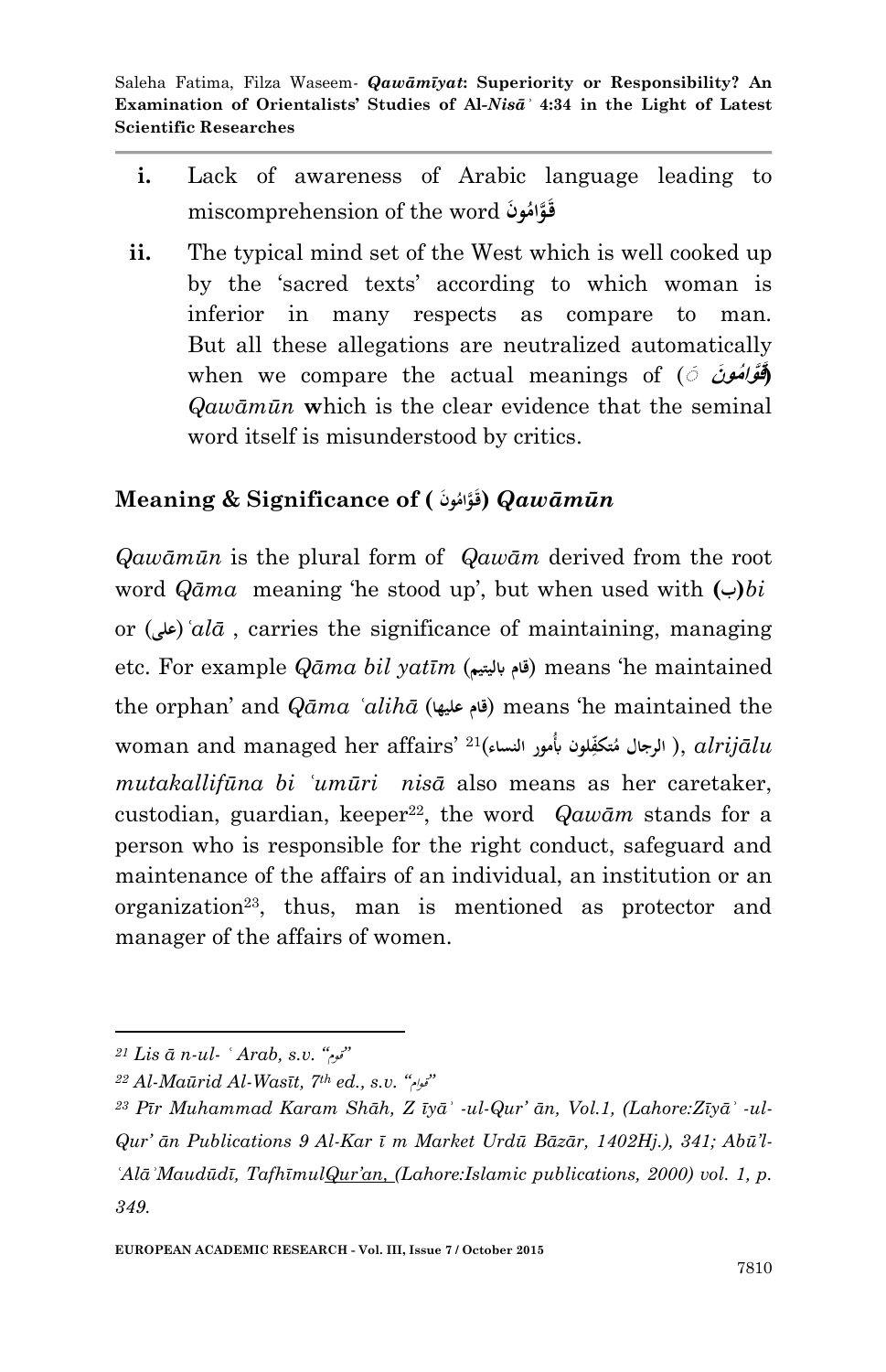In the verse 4:34, the merit of the *Qawām* is based upon the following two standards:

- **1.** *(bimāʿ faḍalallāhū baḍuhum baʿḍin)***...** because *Allāh* has given the one more (strength) than the other;
- **2. (***wabimā ʿanfaqū min ʿamwālihim)***َ** …and because they spend on them out of their property.

The holy words **َ (***wabimā ʿanfaqū min ʿamwālihim)*<sup>24</sup> and because they support them from their means<sup>'25</sup>, indicate that *Qawāmīyat* (guardianship) should be given to that gender which is more capable to earn and spend money for the maintenance of the other gender. As a matter of fact, the physical and mental design of man and woman point to the actuality that man is better equipped physically and mentally to bear the burden of the family as the financial *Qawām*, because he is capable of greater effort in seeking the livelihood by undertaking difficult and labor consuming efforts in agriculture, industry and other professions.

# **The** *Qur'ānic* **Concept of Maintainer & Responsible & Latest Scientific Studies**

Physical strength and stamina are given much importance while giving preference and assigning responsibilities in the *Holy Qur"ān*. When the daughter of *Shuʿīb* (A.S.) recommended *Hadrat Mūsā* (A.S.), she referred to his physical might  $\phi^{26}$ . Because of his physical strength, *Tālūṭ* was preferred over rich men and was selected as the leader over them 27. Once the Holy Prophet also mentioned that a strong believer is better and is

**.** 

<sup>24</sup> *Al-Nisāʾ,* 4:34

<sup>25</sup>*Translation by Yūsuf ʿAlī, accessed at [http://www.multimediaquran.com/quran/019/019-](http://www.multimediaquran.com/quran/019/019-%20004.ht) 004.html* <sup>26</sup> *Al-Qasas*, 28:26 <sup>27</sup> *Al-Baqarah*, 2:247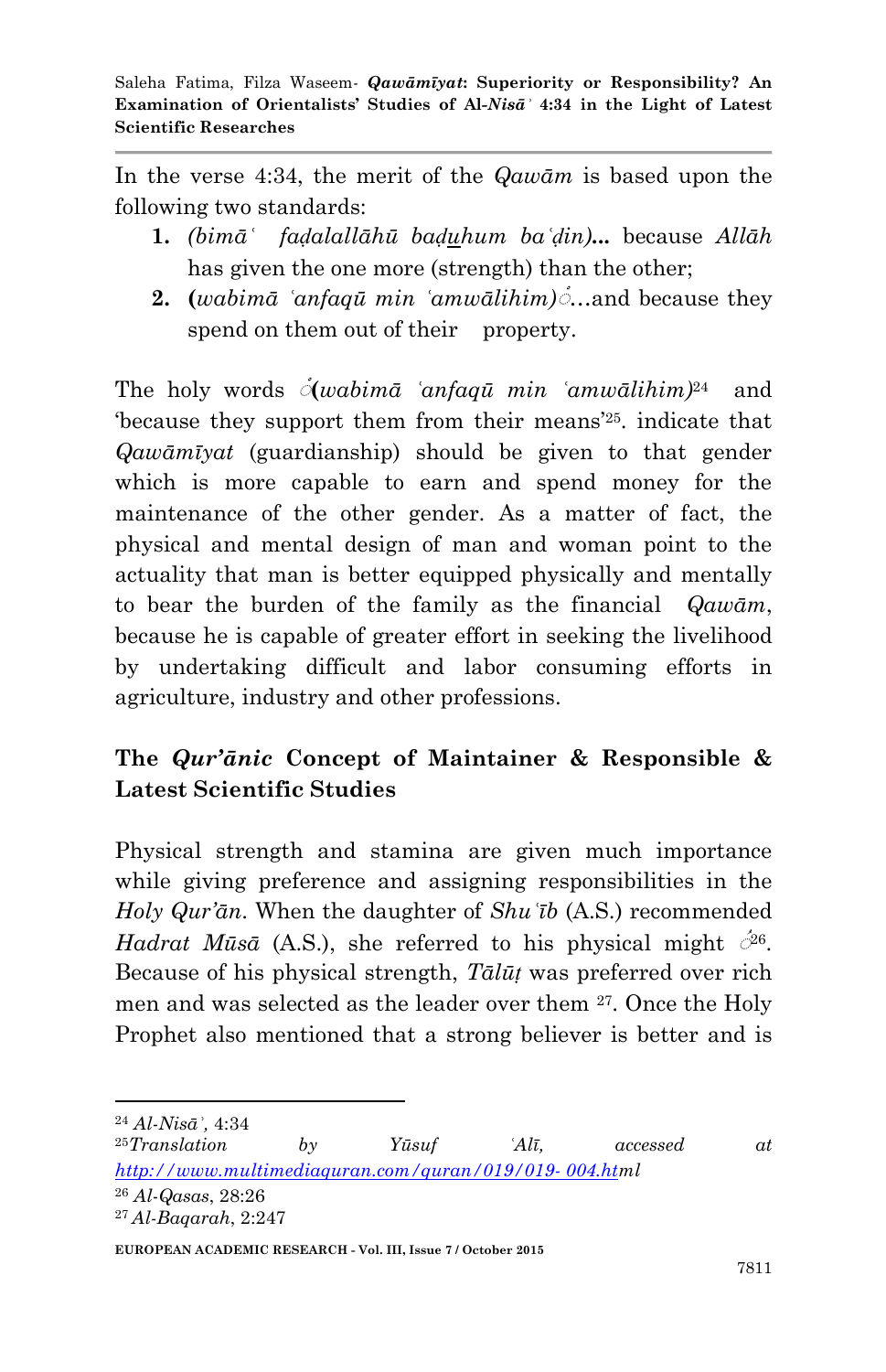more lovable to *Allāh* than a weak believer*<sup>28</sup>* **.** The responsibility to maintain women has given to men because of this reason as it is the man not woman who meets the criteria and possesses the abilities which are essential to become a breadwinner.

In both physical aspects, internal and external, man is granted more physical strength and stamina than woman. According to average human height in particular region men usually measure to be 6 inches taller than women<sup>29</sup>, men and women also differ in weight issue, as men are taller than women so naturally they attain more weight due to more muscle mass attached to comparatively longer bones, so they weigh about 15% more than women with respect to social, cultural, and regional affects<sup>30</sup>. Consequently, women possess lesser physical strength than men because:

- **i.** Female body converts food into fat more than energy whereas male body converts food reserves into consumable body energy.
- **ii.** Because of higher level of testosterone men have more muscle fiber on their bones than women so they enjoy more physical strength.<sup>31</sup>

Not only physical strength but men are also endowed by more physical stamina because the design of their circulatory and

<sup>-</sup>*<sup>28</sup> Imām Muslim, Al-Jami ʾ Al- Ṣaḥīḥ* Book on Destiny, Chapter: Affairs Pertaining to Strength, and Shedding off Weakness, and Seeking Help from *Allāh* and Trust in the Measures set by *Allāh*, Hadith No.6945

<sup>29</sup> Gustafsson A. and Lindenfors P., "Human Size Evolution", *Journal of Human Evolution* 47, no. 4(2004), <http://www.sciencedirect.com/science/article/pii/S0047248404001046>

<sup>30</sup> Cynthia L. Ogden, Cheryl D. Fryar, Margaret D. Carroll and Katherine M. Flegal, "Mean Body Weight, Height, and Body Mass Index", *Advance Data Vital & Health Statistics*, no. 347(2004), <http://www.cdc.gov/nchs/data/ad/ad347.pdf>

<sup>&</sup>lt;sup>31</sup> [R. J. Maughan,](http://www.ncbi.nlm.nih.gov/pubmed/?term=Maughan%20RJ%5Bauth%5D) [J. S. Watson,](http://www.ncbi.nlm.nih.gov/pubmed/?term=Watson%20JS%5Bauth%5D) and [J. Weir,](http://www.ncbi.nlm.nih.gov/pubmed/?term=Weir%20J%5Bauth%5D) "Strength and Cross Sectional Area of Human Skeleton Muscle", *The Journal of Physiology* 338, no. 5(1983), <http://www.ncbi.nlm.nih.gov/pmc/articles/PMC1197179/>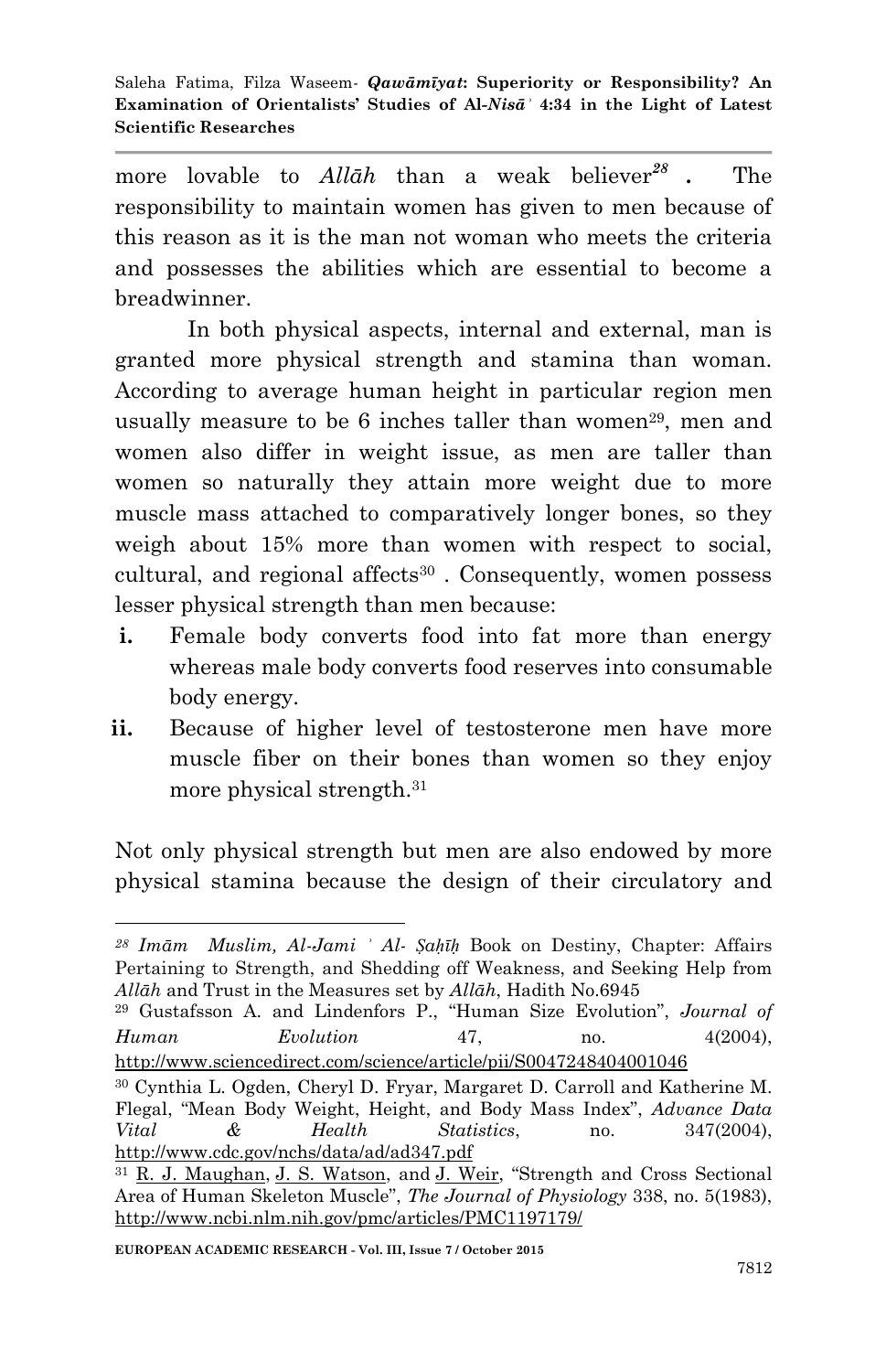respiratory system helps them to earn more livelihood in external environment than women, the important distinctive features in this respect are:

- **i.** At birth, the heart size of men and women is equal but after adolescence heart mass increases more in men than women, the difference is noted to about 15-30%. <sup>32</sup>
- **ii.** Female heart also differ in structure than that of men, it is smaller but has bigger blood vessels than men"s heart, so because of small size heart expels smaller amount of blood with every contraction, to compensate such deficiency sympathetic nervous system activates itself to increase heart beat but it results in increase of blood pressure than parasympathetic nervous system slow down heart beat; due to such mechanism women are more prone to orthostatic hypotension than men.<sup>33</sup>

Women cannot be permitted to perform heavy physical or mental tasks also because of the following noticeable gender differences, as unlike men:

- **i.** Women have 56% lesser lung volume than men;
- **ii.** Comparatively have smaller hearts than men;



**iii.** They have less oxygen carrying capacity because of less hemoglobin level and red blood cells (about 10% less than men);

-

<sup>32</sup> Andrew R. Marks and Ushman S. Neill, eds., *Science in Medicine*, (Burlington: Jones and Bartlett Publishers, 2008), 563

<sup>33</sup> Catherine Ingram Fogel and Nancy Fugate Woods, eds., *Women"s Health Care in Advance Practice Nursing*, (New York: Springer Publishing Company, 2008), 241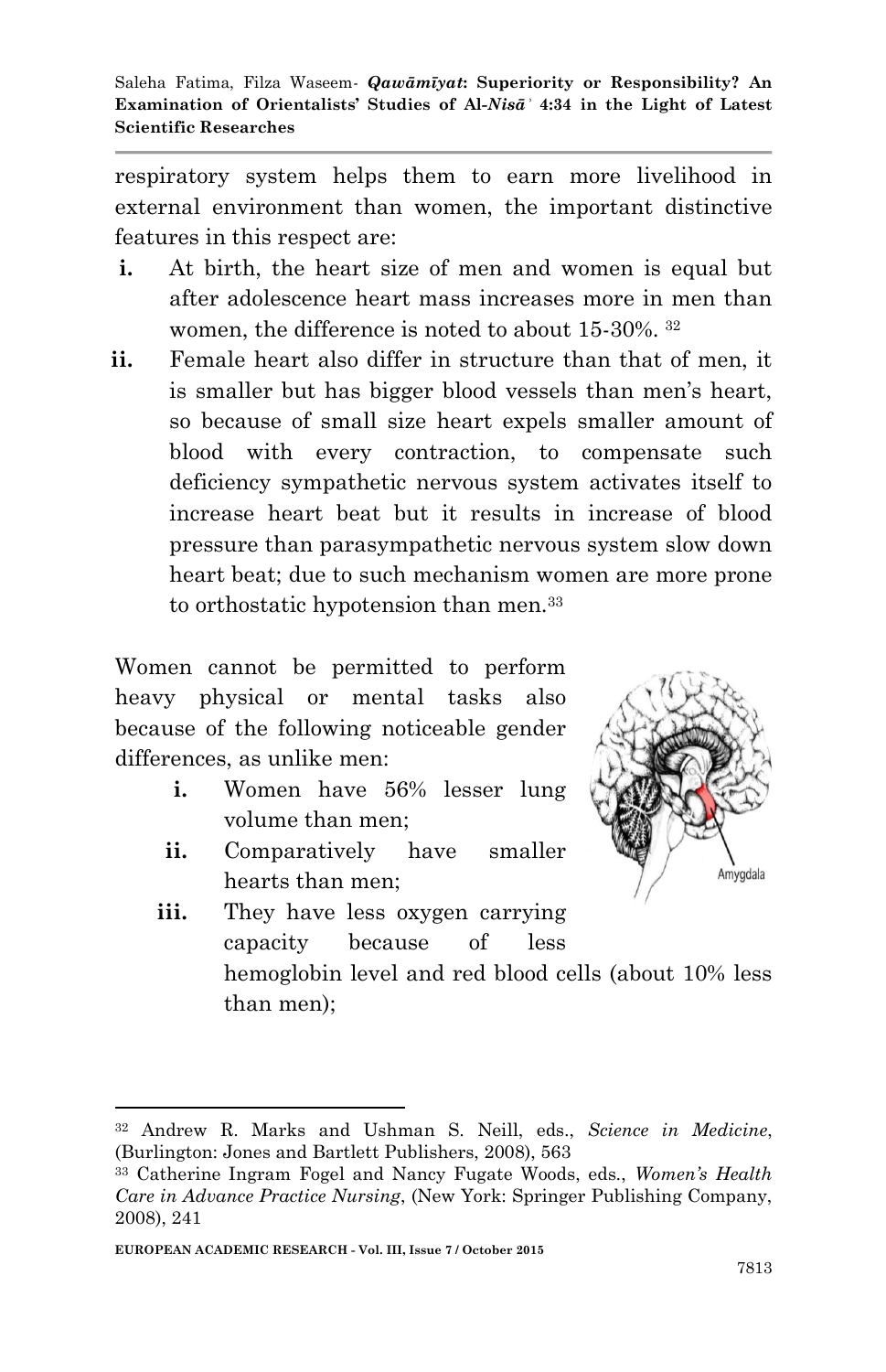**iv.** Speed of wound healing is also slower in women because of having lesser circulatory clotting agents i.e. platelets and vitamin K etc.<sup>34</sup>

To attach oneself with some profession is indispensible to earn livelihood. As known that every profession has some specific demands so some jobs demand for vigilance in potential dangerous situations, an important characteristic found in men because of specific brain area called Amygdala which is an almond-shaped group of nuclei located



deep into the brain. This part is considered as emotional brain area connected to different brain sections. It becomes active by external negative stimuli. In women amygdala is connected to hypothalamus ( a brain part connect nervous system to endocrine system) which controls inter-body stability i.e. breathing, heart beating. In men this part is strongly joined with impulse controlling nerves so it reacts differently with respect to different linkage combinations, that is men are more aggressive and responsive in showing of negative emotions<sup>35</sup>. It is the impact of such design that women have more interresistance power but lack of vigilance in potentially dangerous situations in outside encounters than that of men.

To achieve the given task and accomplish the huge responsibility of financial maintenance some additional qualities are required, for example attention, perception, visual processing, memory tasks, sensing relationship between body parts, recognition of any affect, judgment of speed and position, time estimation and verbal processing. According to latest

**EUROPEAN ACADEMIC RESEARCH - Vol. III, Issue 7 / October 2015**

<sup>34</sup> Muriel Lederman and Ingrid Bartsch, eds., *The Gender and Science Reader*, (New York: Routledge, 2001), 315

<sup>35</sup> Ibid; Joan C. Chrisler and Donald R. McCreary, eds., Vol. 1, *Hand Book of Gender Research in Psychology*, (New York: Springer, 2010), 240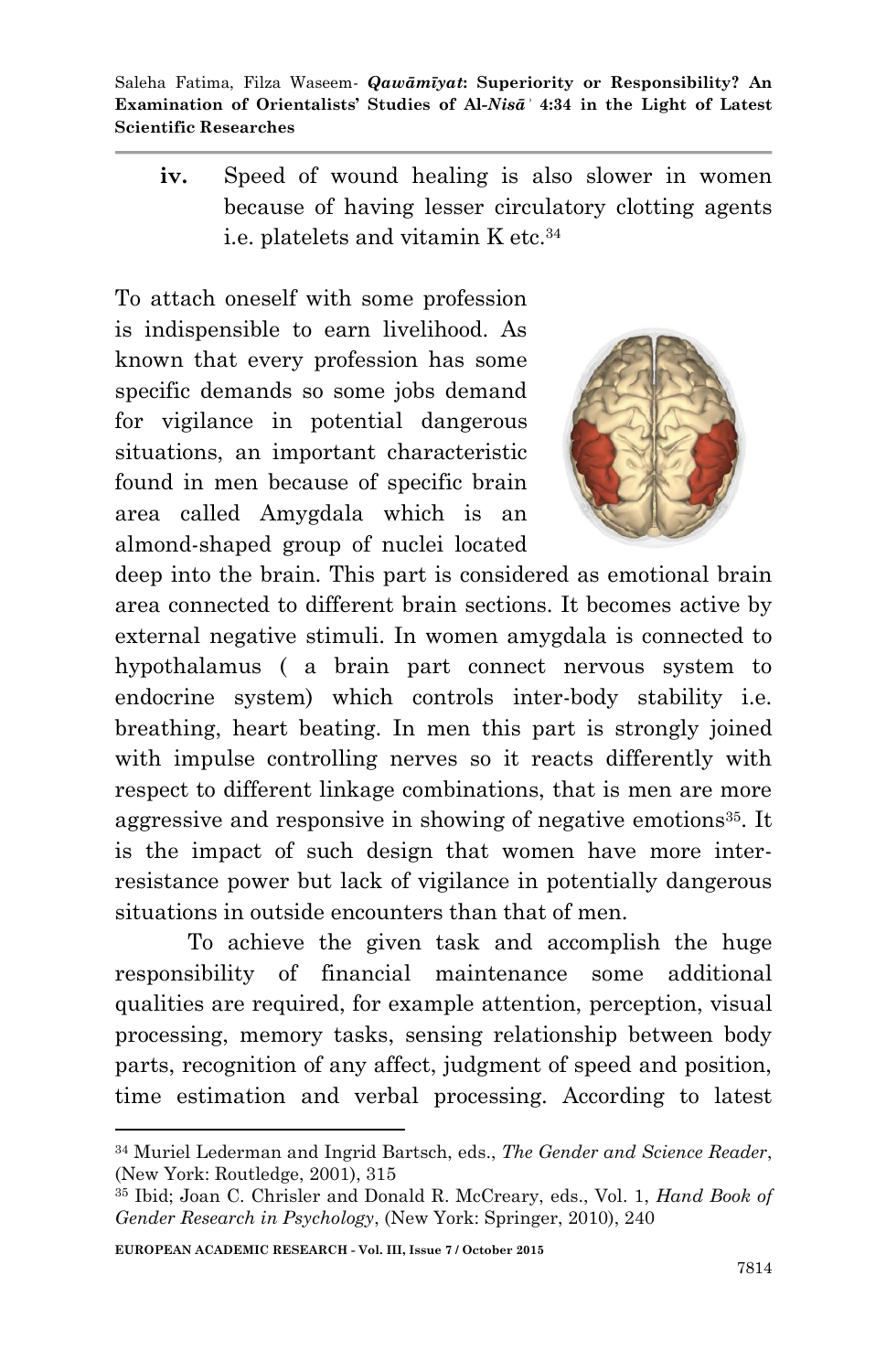scientific research, volume of the specific area (Inferior-Parietal Lobule [IPL]) which serves these functions is greater in men than women. Exact location of Inferior-Parietal Lobule (IPL) is at either side of upper part in backward direction of human head. Because of larger left IPL volume, total IPL volume is greater in men than women. As visuospatial processing and cognition is also particularly sub-served by left IPL so because of left IPL volume difference, men also outperform women in above two aspects.<sup>36</sup>

 Even the internal hormones support manhood to meet the criteria of financial maintainer and breadwinner, the responsibility which is laid upon him by the Holy Qur'an; for example estrogen which is a group (Estrogens AmE + Oestrogen BE) of female sex hormones secretes estrus which arouses sexual desire (libido) and helps to develop secondary sexual development. In women, these hormones (which are higher in females than males) help to lower aggression, competitiveness, self-assertion and self- reliance. But because of higher level of estrogen women lack in some intellectual departments in which men supersede them. These are:

- **i. Attention in Physical Environment**: Because those areas (Basal Ganglia) engage themselves more quickly in men which control bodily movements (like walking)
- **ii. Physical Response**: The brain stem controls impulses x9 like "fight or flight" and is greater in males so they react more quickly in the state of fear and when emotionally charged.
- **iii. Limited Period of Stress**: Cortisol functions as "stress hormone" because it responds to depression, stress and anxiety. The cortisol level increases in

<sup>36</sup> Melissa E. Frederikse, Angela Lu, Elizabeth Aylward, Patrick Barta and Godfrey Pearlson,"Sex Differences in the Inferior Parietal Lobule", *Cerebral Cortex* 9, no. 8(1999), http://cercor.oxfordjournals.org/content/9/8/896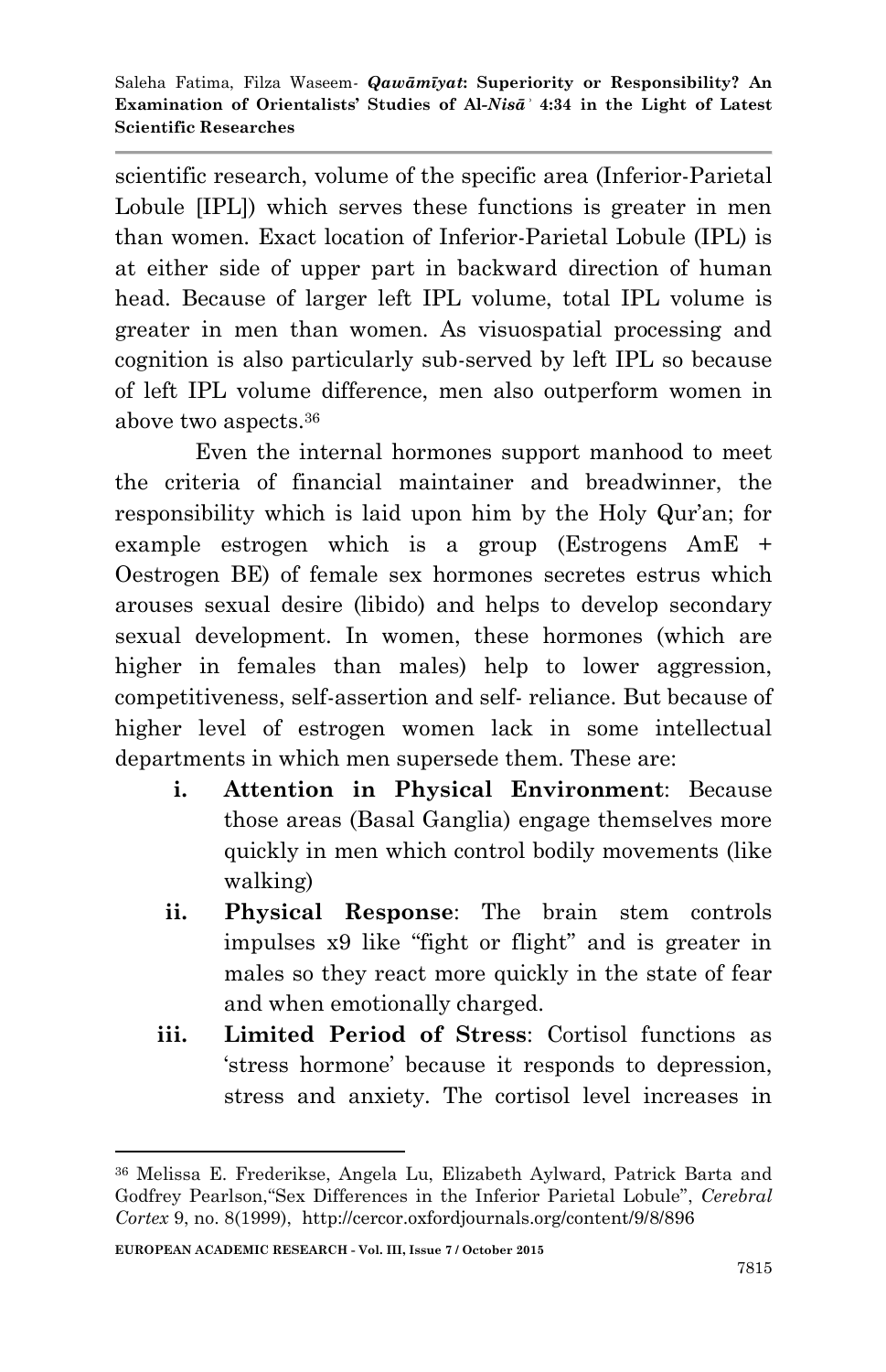> men and women equally in stress conditions but it decreases more quickly in males so they come out of such condition earlier than women, perhaps because men have 52% more level of serotonin, commonly known as "feel good chemical" which helps an individual to cool down during the time of conflict, so women get depressed for longer periods than men.

**iv. Aggression**: As a result of Vasopressin hormone secreted by pituitary gland and testosterone hormone secreted by male's testicles, men get more aggressive towards other males and have higher level of competitiveness, self-assertion and selfreliance than women.<sup>37</sup>

## *Qawāmīyat***: The Determination of Responsibilities According to Gender Differences**

Two departments of human life are of vital importance **(i)** Financial Resources: to survive by having basic needs of life **(ii)** Reproduction and good brought up of constructive group of people for the survival of humankind and progress of a civilized state. The existence of civilized human race is impossible without the proper handling of these two institutions. These two departments are divided equally between man and woman where man is selected as financial maintainer of his wife so that she can only focus on development and training of new generation to make them a useful individual of the state. Thus she is given the responsibility of second fundamental sector. The Prophet Muhammad (P.B.U.H.) said:

**EUROPEAN ACADEMIC RESEARCH - Vol. III, Issue 7 / October 2015**

<sup>37</sup> Michael Gurian, *Boys and Girls Learn Differently*, (San Francisco: Jossey-Bass, 2011), 20-25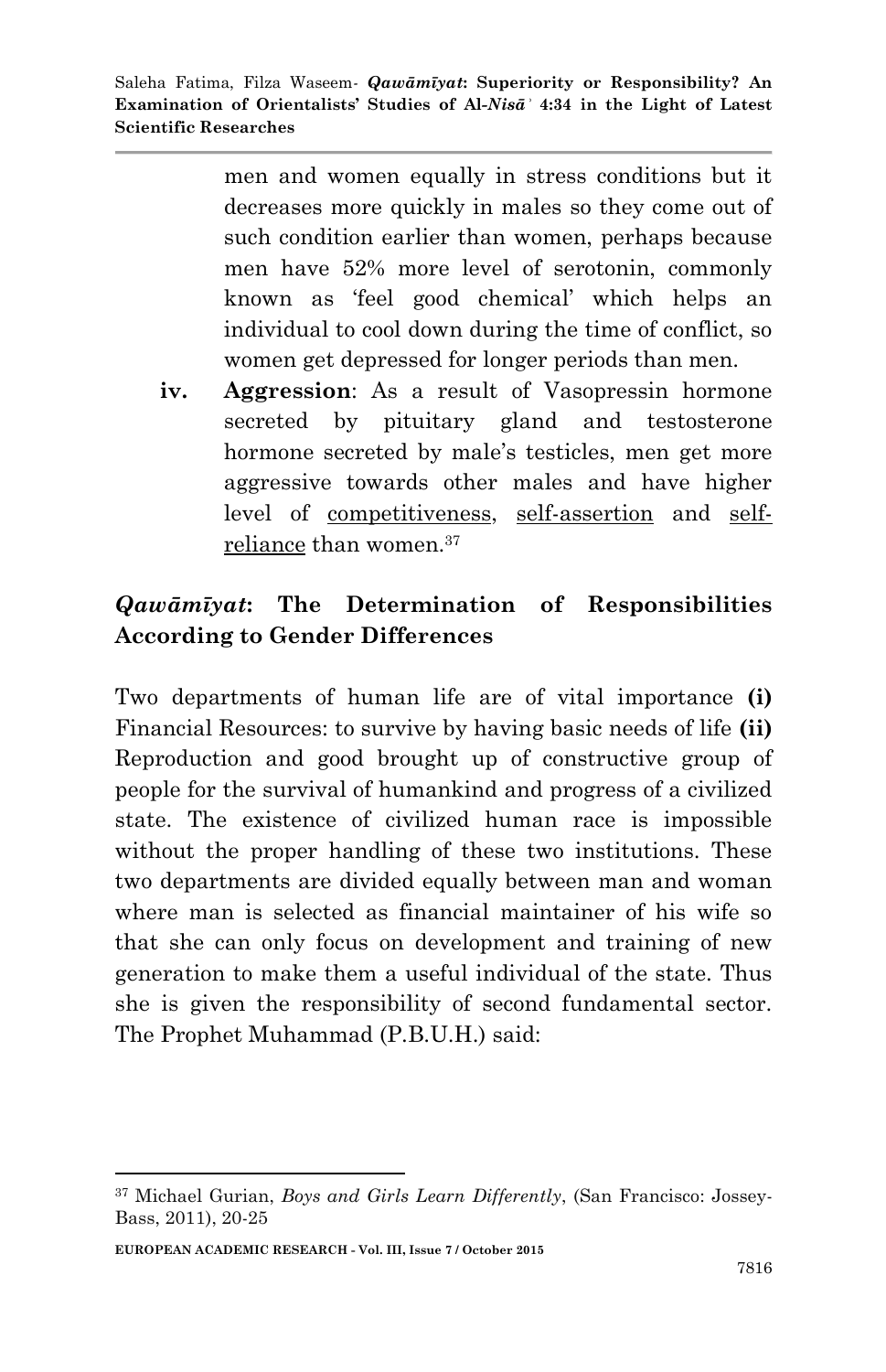> وَالرَّجُلُ رَاعٍ عَلَى أَهْلِ بَيْتِهِ وَهُوَ مَسْئُولٌ عن رعيته وَالْمَرْأَةَ **َ َ ِ ِ ْ َ َ َ ْ ْ َ َ** رَاعِيَةٌ على أهل بيت زوجها وَوَلَدِهِ وَهِيَ مَسْئُولَةٌ عَنْهُمْ<sup>38</sup> **َ ِ ِ َ َ َ ِ َ ْ ْ َ**

…a man is guardian of his family and is responsible for his subjects; a woman is the guardian of her husband"s home and of his children and is responsible for them.

*Allāh* Almighty designed every creation in accordance with its necessities, responsibilities and purpose of creation; for example as carnivore, the lion is given big canines and claws which facilitate him in consuming muscle mass whereas the bull is bestowed with chewing-cud system to easily digest cellulose of plant matter. Can someone charge allegation that by endowment of such mechanism the bull is superior to the lion? Actually if this allegation is charged it would reflect the ignorance of its critic towards the association of laws of creation and legislation about such creation.

 The reproductive system of woman and its influence in her body is the most decisive feature to declare the specific sphere of her responsibility. The womb and reproductive system of woman indicate her responsibility of giving birth, bring up and train the new generation for which she has to remain at home more often than man, so she cannot go out to maintain herself. As household tasks cannot generate any income, so it on man on whom the entire financial burden falls of maintaining her and the household expenditure.

 Reproductive system of human male and female are entirely different in their functions, organs and systems because male body lacks those parts and mechanisms which are distinctive icons of women reproductive system i.e. formation of

<sup>38</sup>*Imām Bukhārī Bukhari, Al-Jami" Al-Sahih*, The Book of Judgements, Chapter: Obey *Allāh* and Obey the Messenger and those of you who are in Authority, Hadith No. 6719

**EUROPEAN ACADEMIC RESEARCH - Vol. III, Issue 7 / October 2015**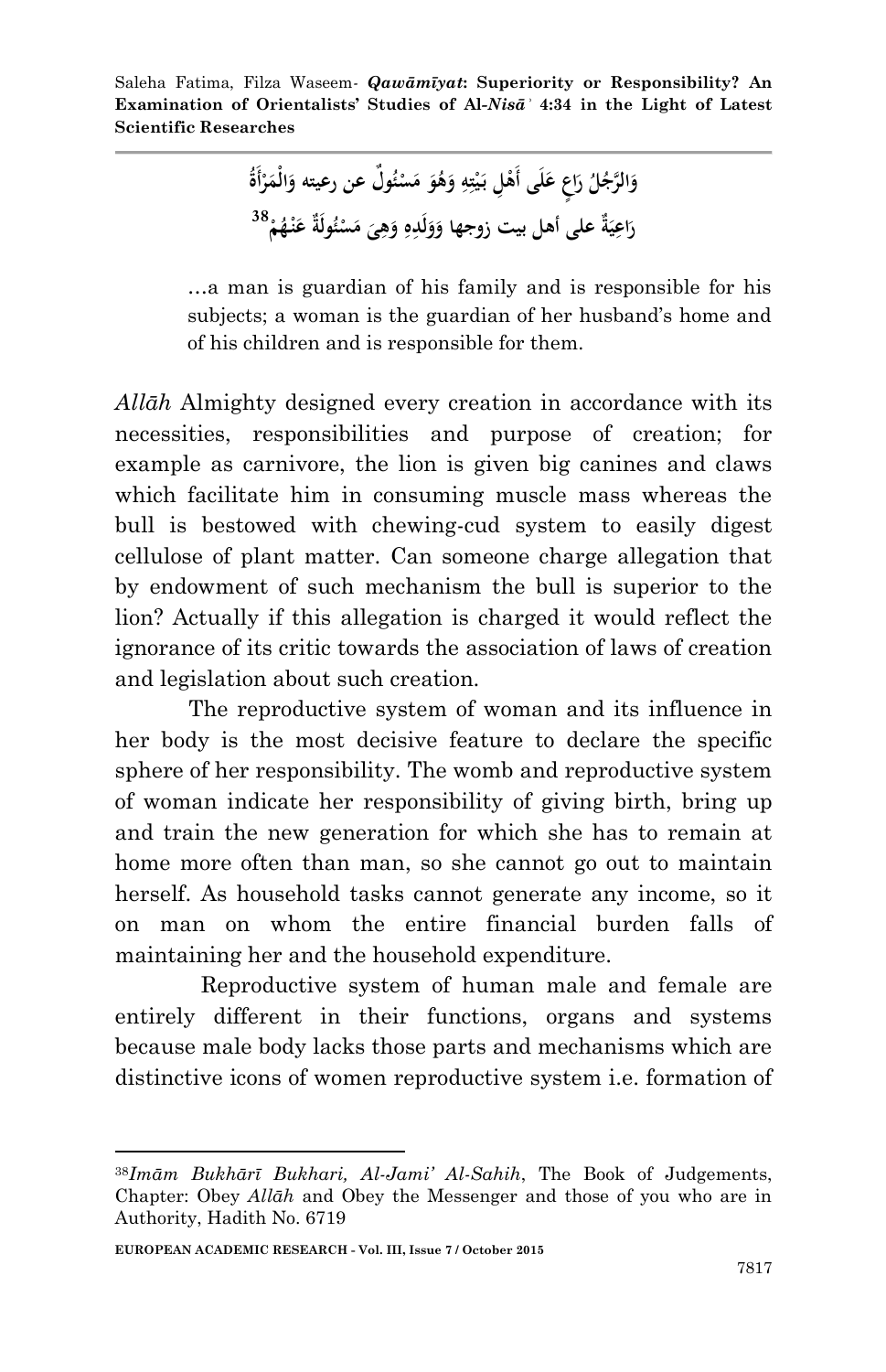ovum (egg), menstrual cycle, pregnancy, childbirth etc<sup>39</sup>. Her whole body is designed to facilitate her in performing those responsibilities given to her by nature, for example, her hip and waist ratio, which is quite different from men because unlike men. Women"s waists are more slender than their hip section as their pelvis size is larger and broader. Actually women"s pelvis region is designed for fetus hosting, pregnancy and birth delivery so they attain more room and flexibility in this area than men40. Even their skin tone supports them during maternity because of having low level of melanin and they have a lighter skin color than men (with respect to region) which is an essential requisite of pregnancy and lactation as vitamin D is necessary in both of these conditions and blend itself more easily with lighter skin color.<sup>41</sup>

 To keep equilibrium with her role in creation, women"s internal and external physical characteristics are perfectly designed for child bearing and its development, and it seems that she is not designed to earn livelihood or to perform heavy, difficult and dangerous tasks in external environment. For example take her limbic system as an instance, limbic system, which is a complex nervous system including several areas near the edge of cortex<sup>42</sup>, is related with instincts (hunger, thirst, dominance, sex, care for children etc), moods (anger, fear, pleasure etc.) and motivation<sup>43</sup> and women have larger and

<sup>39</sup> Daniel D. Chiras, *Human Biology*, 5 th ed., (U.S.A.: Jones and Bartlett Learning, 2007), 381

<sup>&</sup>lt;sup>40</sup> Michael J. Alter, *Science of Flexibility*, 3<sup>rd</sup> ed., (U.S.A.: Human Kinetics, 1952), 120

<sup>41</sup> Nina G. Jablonski and George Chapline, "The Evolution of Human Skin Coloration"**,** *Journal of Human Evolution* 39, no. 1(2000), <http://www.sciencedirect.com/science/article/pii/S0047248400904032>

<sup>42</sup> oxforddictionaries.com, s.v. "limbic," http/www/oxforddictionaries.com/definition/English/limbic (accessed Feb.23, 2013)

<sup>43</sup> Ibid; Mary V. Solanto, Amy F.T. Arnsten and F. Xavier Castellanos, eds., *Stimulant Drugs and ADHD Basic and Clinical Neuroscience*, (New York: Oxford University Press, 2001), 134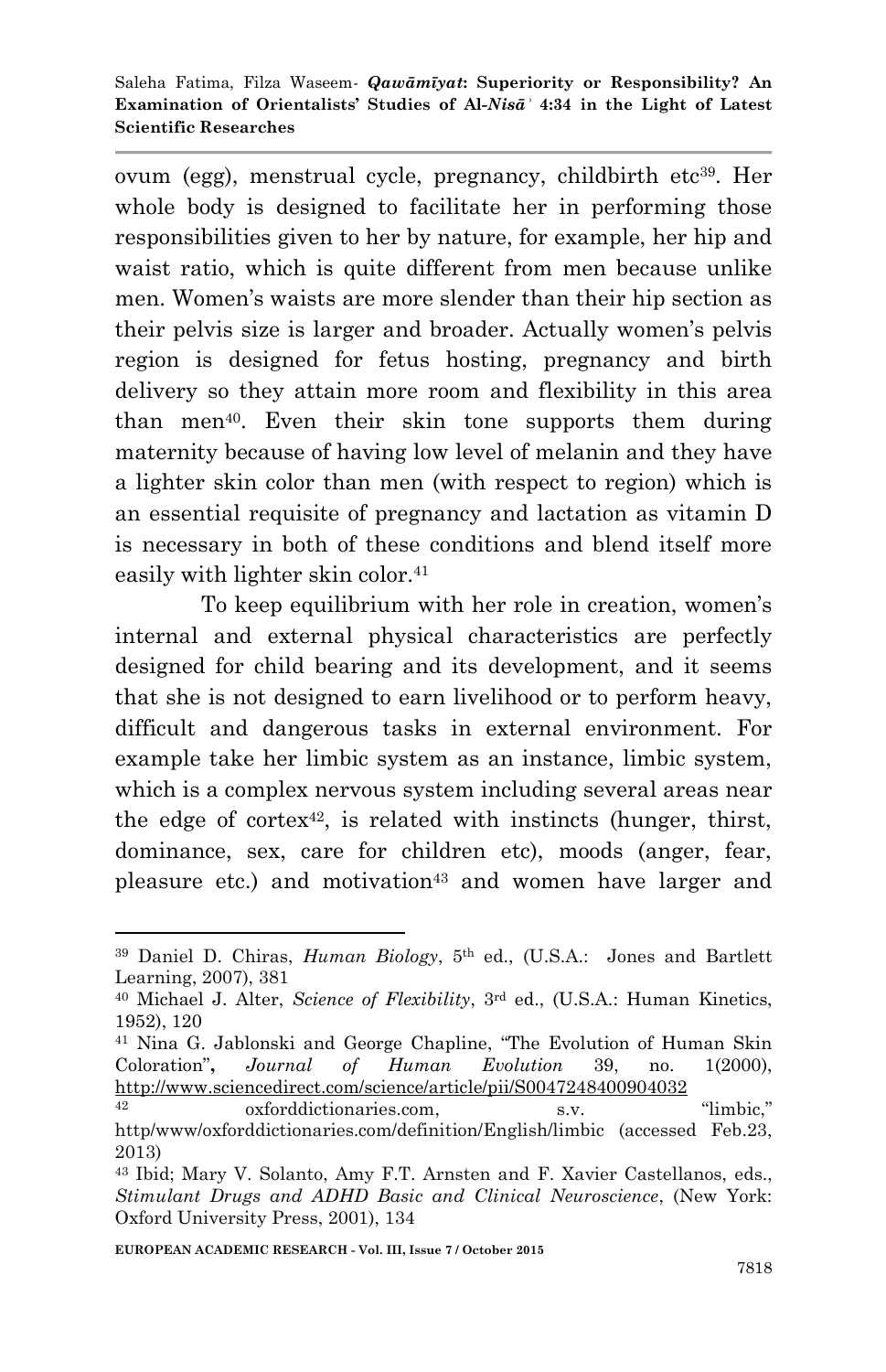deeper limbic system than men. Because of such dissimilarities women not only differ from men in many intellectual aspects but also enjoy many advantages as a caretaker. They also face the following disadvantages:

Advantages

- **i.** Women can express their feelings and emotions better than men.
- **ii.** Women can make strong bonds and connect themselves with others more easily which is a primary requisite of a good baby caretaker.
- iii. Women have more accurate sense of smell, an important requirement for baby nursing.

Disadvantages

- **i.** Women get frustrate quickly so attempt suicide three times more often than men.
- **ii.** Women depress more than men at the time of hormonal change.<sup>44</sup>

Following are also those behavior aspects found in women, which are extremely non professional and unsuitable for them to conduct financial responsibilities, these are:

#### Passiveness to Encounter Part/Opposite Sex

It is declared by recent assessments, analysis and researches that women are intimidated by the opposite sex because unlike men, women can influence other women but are unable to influence men. They simply avoid feminine advices, orders and prohibitions but on the other hand women can hardly resist masculine influence 45

**<sup>.</sup>** <sup>44</sup> Albert J. LaChance, *The Architecture of the Soul: A Unitive Model of the Human Person*, (California: North Atlantic Books, 2006), 159

<sup>45</sup> Thomas Eckes and Hanns M. Trautner, eds., *The Developmental Psychology of Gender*, (New Jersey: Lawrence Erlbaum Associates Inc., 2012), 56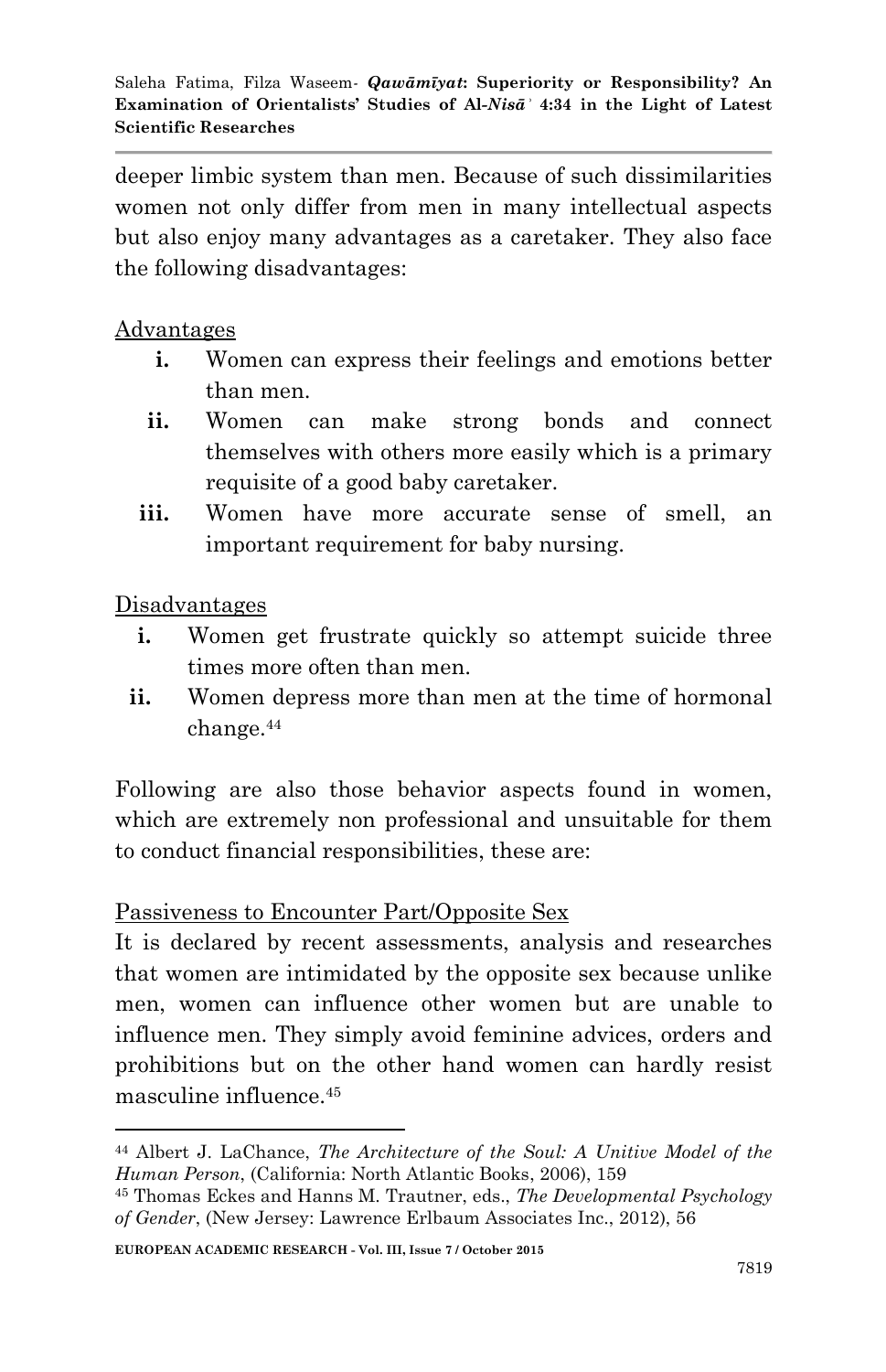#### Rapid Mood Fluctuations

Because of natural internal changes, mood fluctuation is noted to be far more in women than in men. There is a strong relation between estrogen level and mood variations so whenever estrogen level fluctuates mood inconstancy occurs in women. When estrogen influences the central nervous system, it manipulates those brain areas which are connected with emotional behavior and arousal, cognition, mood sentimental experiences and intensity of emotional expression, i.e. the neurotransmitters in amygdale, hippocampus and prefrontal lobes and H.P.A. axis (Hypothalamus-Pituitary Adernal Axis). Scientists have discovered periodical flux which can be easily visible in following feminine conditions:

- **i.** Puberty [Because of intense fluctuation in estrogen level, depression and emotional disturbance can be easily observed in the initial stage of adolescence]
- **ii.** Premenstrual Syndrome (PMS) [Due to premenstrual pains, discomfort and physical unrest]
- **iii.** During Menstrual Period [Because of pain, uncleanliness and anxiety]
- **iv.** During Pregnancy
- **v.** Premenopausal Stage
- **vi.** Menopause

**.** 

So according to recent studies, 95% women have regular psychosis (visible increase in negative emotions) due to estrogen impacts, as a result women get depressed twice more than men because from puberty to age 55, women are faced by different internal changes which occur because of the influence of estrogen on different emotion-related glands and brain parts.<sup>46</sup>

<sup>46</sup> Chen ChunPing, Cheng DaZhi, and Luo YueJia, "Estrogen Impacts on Emotion: Psychological, Neuroscience and Endocrine Studies", *Science Sinica Vitae* 41, no. 11(2011), <http://life.scichina.com:8082/sciC/EN/abstract/abstract505514.shtml>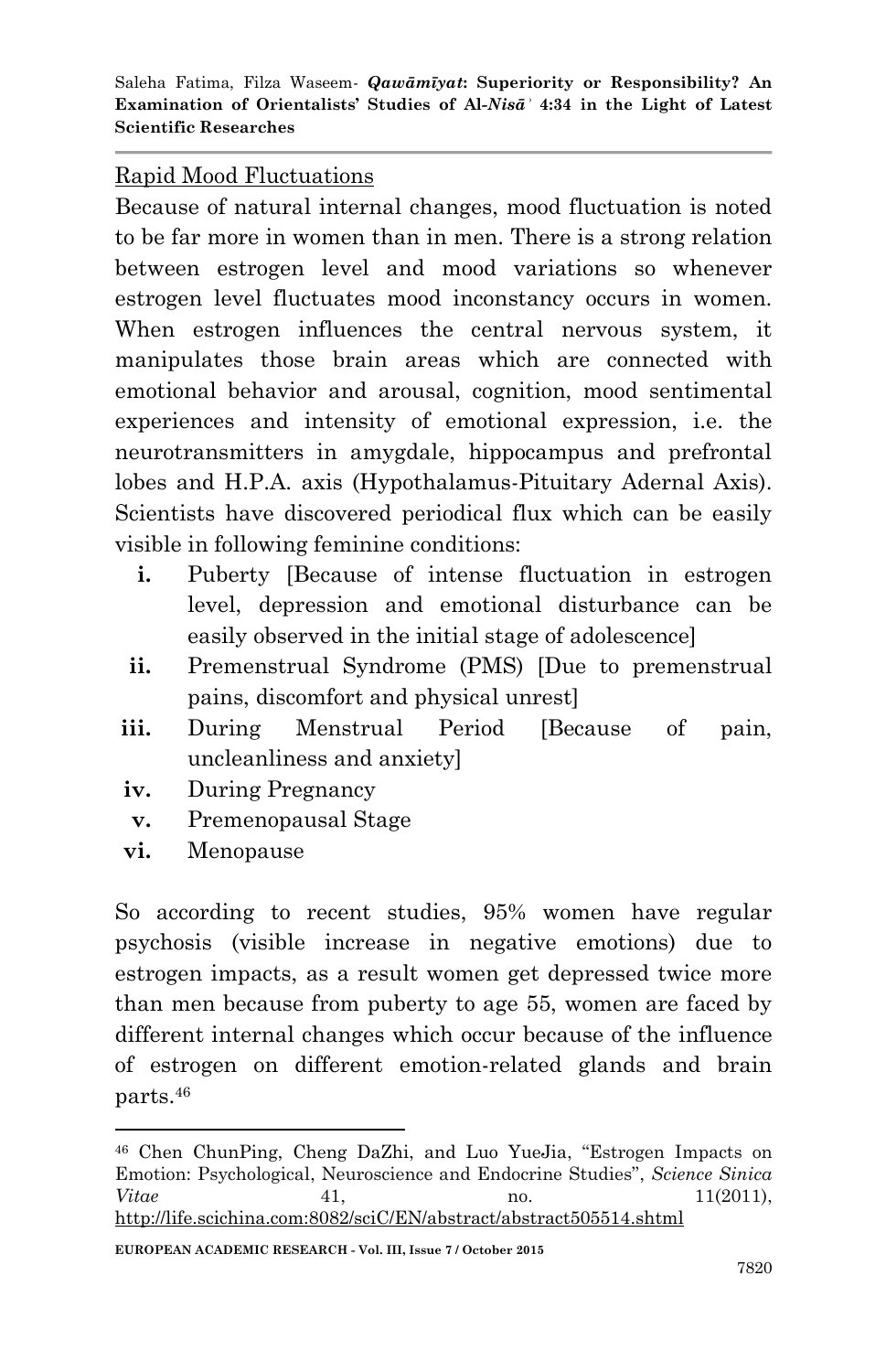#### Grudge & Animosity

Women avoid being criticized by others as they want a feeling of self-worth from external rather than internal sources so they react intensely to other"s negative opinion and take it personally, in this way a non-scientific belief exists that women hold grudge for, comparatively, longer course of time than men $47$ 

### Garrulous & Talkative

As mentioned before, more parts of woman brain function in communication so consequently they are chattier and more gossip-lovers than men in routine social life. They seek to sort out problems through discussion, whereas men decide first and then arrange discussion about problems.

The human brain consists of two major parts:

- **1.** Right Hemisphere
- **2.** Left Hemisphere

1

The whole region is called Cerebral Hemisphere

Unlike men, women have more blood flow to the right hemisphere and hence it is also called "female brain". Different directions of blood flow play a vital role to determine such feminine attitudes which make it different from men and difficult for her to focus on issues for longer course of time. It is the result of such blood flow that unlike men women are:

- **i.** Holistic: as they avoid details and follow the whole picture
- **ii.** Capricious: because they flit from one task to another swiftly so are less task-oriented thinkers
- **iii.** Realistic: prefer to see real objects, words in context and formula in working

<sup>47</sup> Jan Riordan and Karen Wambach, *Breastfeeding and Human Lactation*, 3rd ed., (Canada: Jones & Bartlett Publishers, 2010), 20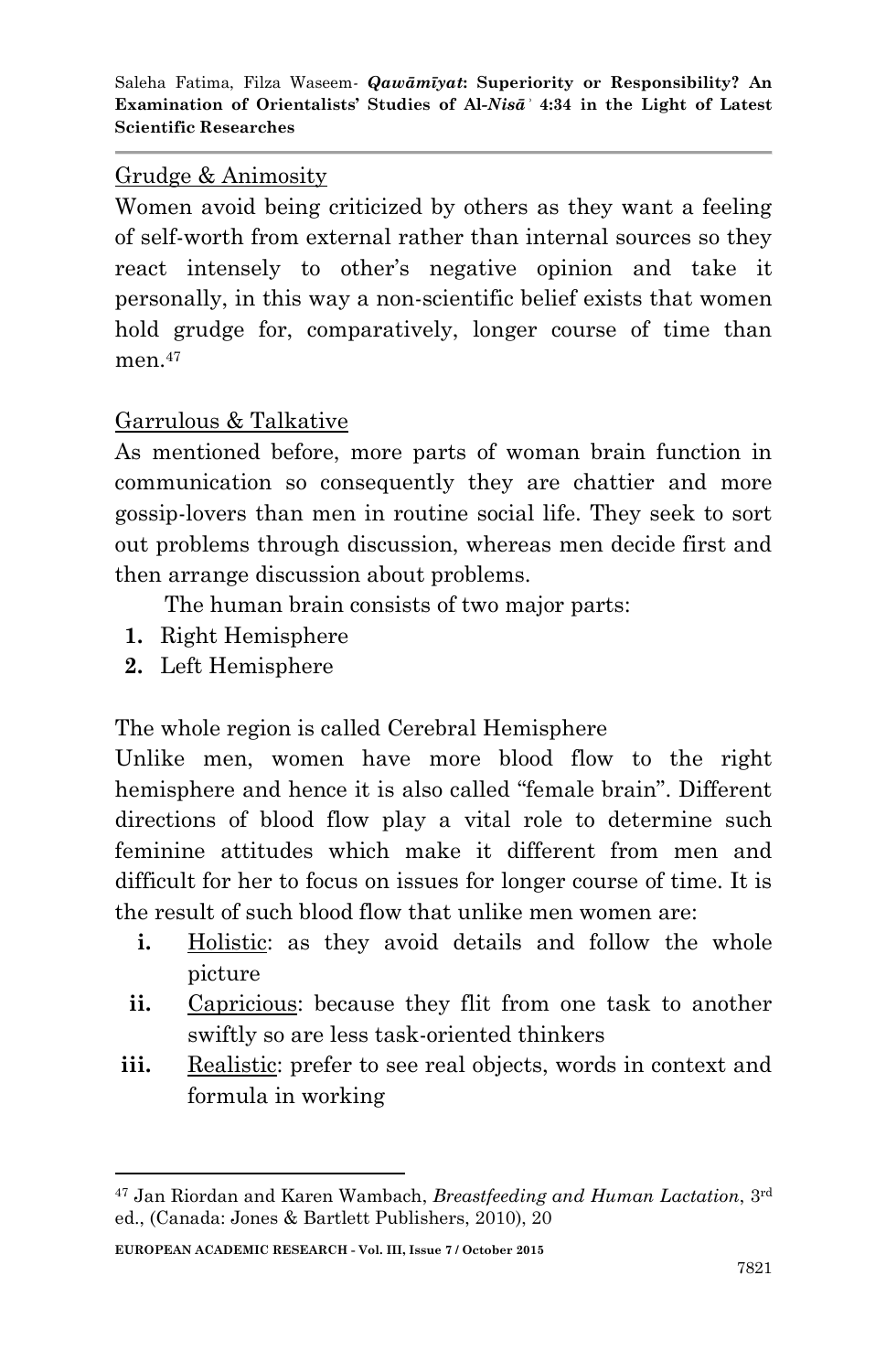- **iv.** Intuitive: they can solve mathematical equations but can't explain how they have<sup>48</sup>
- **v.** Communicative: women can communicate their emotions well because they seek out problems through conversation on different issues so they can accumulate conveniently
- **vi.** Caretaker: going through stressful situations women usually opt for "tend or befriend" policy, an essential natural instinct to care for children and hang on with them for long time.<sup>49</sup>

| Quality/Criteria/Requirement               | Men              | Women |
|--------------------------------------------|------------------|-------|
|                                            |                  |       |
| Physical Strength                          | $+$              |       |
| Respiratory Stamina                        | $+$              |       |
| Cardiac Tendency for Heavy Tasks           | $+$              |       |
| Mathematical Skills                        | $+$              |       |
| Task Oriented/Low Rate of Mode Fluctuation | $+$              |       |
| <b>Strong Visual Processing</b>            | $+$              |       |
| Low Stress Rate                            | $+$              |       |
| Competitiveness                            | $+$              |       |
| Dominance to Encounter Part                | $+$              |       |
| Rapid Wound Healing                        | $+$              |       |
| Low Rate of Personal Animosity             | $+$              |       |
| Vigilance in Dangerous Situations          | $+$              |       |
| Ability to Read Minute Details             | $\boldsymbol{+}$ |       |

| Quality/Criteria/Requirement                                   | Men | Women  |
|----------------------------------------------------------------|-----|--------|
| Ability to Reproduce                                           |     | $\pm$  |
| Low Aggressive Rate                                            |     | $+$    |
| Ability to Make Strong & Long Lasting Bonds                    |     | $+$    |
| Physical Flexibility & Delicacy (to reproduce and handle small |     | $\pm$  |
| babies)                                                        |     |        |
| Good Sense of Smell                                            |     | $+$    |
| Communication & Talkativeness                                  |     | $+$    |
| Intuition                                                      |     | $+$    |
| Capricious Temperament (to deal at a time both with adult      |     | $+$    |
| [husband] and small baby)                                      |     |        |
| Holistic                                                       |     | $\div$ |

<sup>48</sup> Stephen Bavolek, *"Male and Female Brain Functioning"*, Birth & Beyond Program Sacromento, California, [www.nurturingparenting.com.](http://www.nurturingparenting.com/)

<sup>49</sup>Michael Rucker, "9 *Differences Between the Male and Female Brain"*, [www.brainfitnessforlife.com/](http://www.brainfitnessforlife.com/).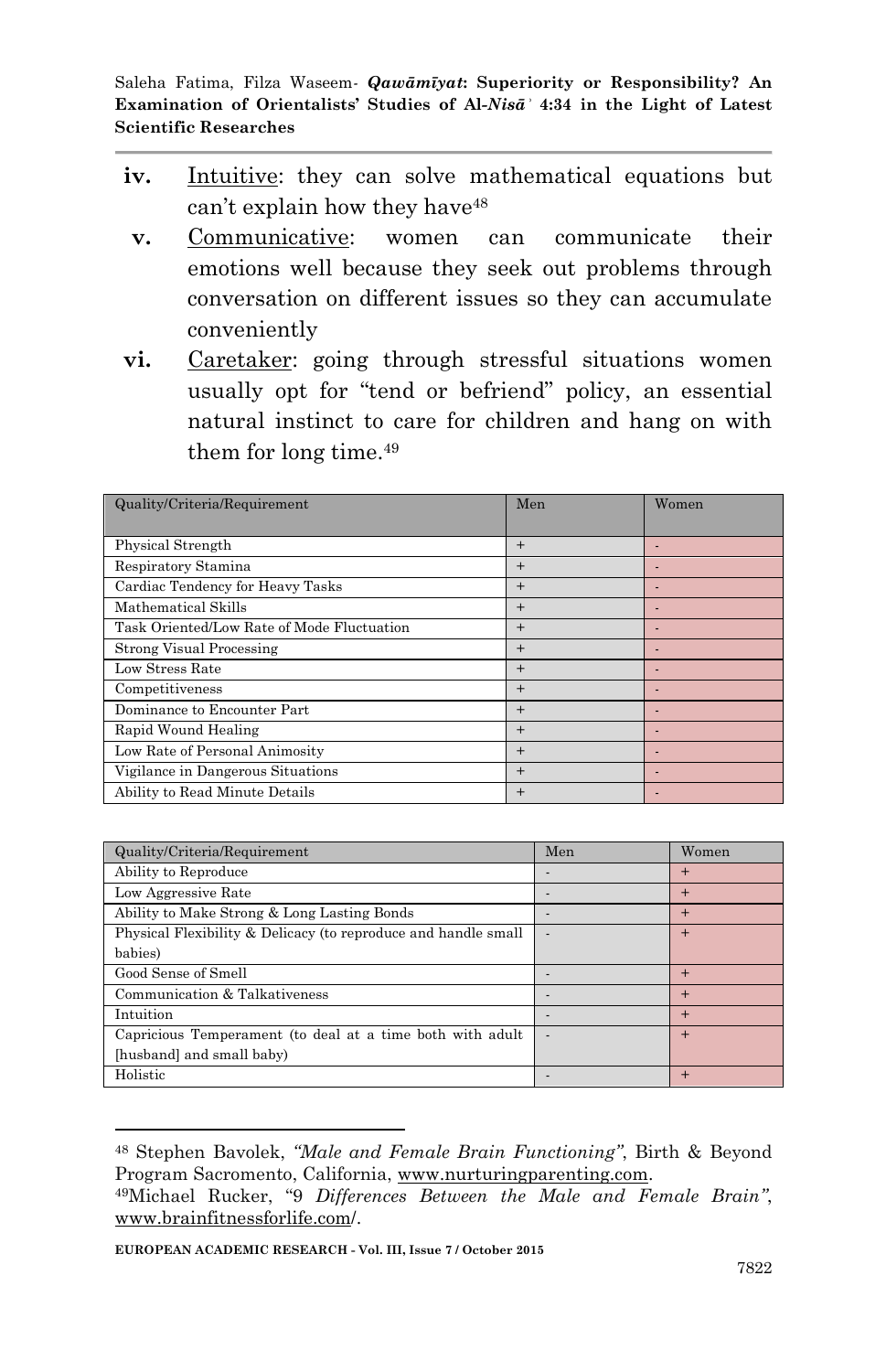From the above discussion it becomes clear that man is endowed with abilities to perform financial matters in external physical environment whereas woman possesses all the qualities of a good caretaker. From the following tables it can be concluded that men have all those qualities which are required to meet the criteria of financial maintainer [table 1] and women outperform men in their own particular field [table 2]:

These two tables show the gender differences by which the two departments of fundamental importance are divided between man and woman and also show how both genders are endowed by natural abilities to meet the particular criteria of their specified responsibilities. The allegation charged, is actually the ignorance of these fundamental facts which has led the promoters of feminism to believe that both sexes should have the same powers, and the same responsibilities. In reality, woman differs profoundly from man, as Carrel argues in his noble prize winning book that each cell of her body bears the mark of her sex. The same is true of her organs and, above all, of her nervous system. Physiological laws are as inexorable as those of the corporeal world. They cannot be replaced by human wishes. We are obliged to accept them just as they are. Women should develop their aptitudes in accordance with their own nature, without trying to imitate the males. Their part in the progress of civilization is higher than that of men. They should not abandon their specific functions*50.* That is why the status of the Muslim mother is far higher than that of the father because responsibilities like caretaking, development and training of the new generation is considered as important as the financial provision for which man is obligated. So Muslim womanhood is given the package by which she can live according to her feminine nature yet be granted a highly revered status. She is not required to adopt any employment to get social esteem

**EUROPEAN ACADEMIC RESEARCH - Vol. III, Issue 7 / October 2015**

<sup>50</sup> [Alexis Carrel,](http://www.google.com.pk/search?hl=en&biw=1280&bih=890&tbm=bks&tbm=bks&q=inauthor:%22Alexis+Carrel%22&sa=X&ei=ehPdUe7TE-Pk4QSx14GgBg&sqi=2&ved=0CDIQ9AgwAQ) *[Man the Unknown](http://books.google.com.pk/books?id=09k3DYaiCcYC&printsec=frontcover&dq=man+the+unknown&hl=en&sa=X&ei=ehPdUe7TE-Pk4QSx14GgBg&sqi=2&ved=0CCsQ6AEwAA)*, 7th ed., (U.S.A.: Harper & Brothers, 1935), 90